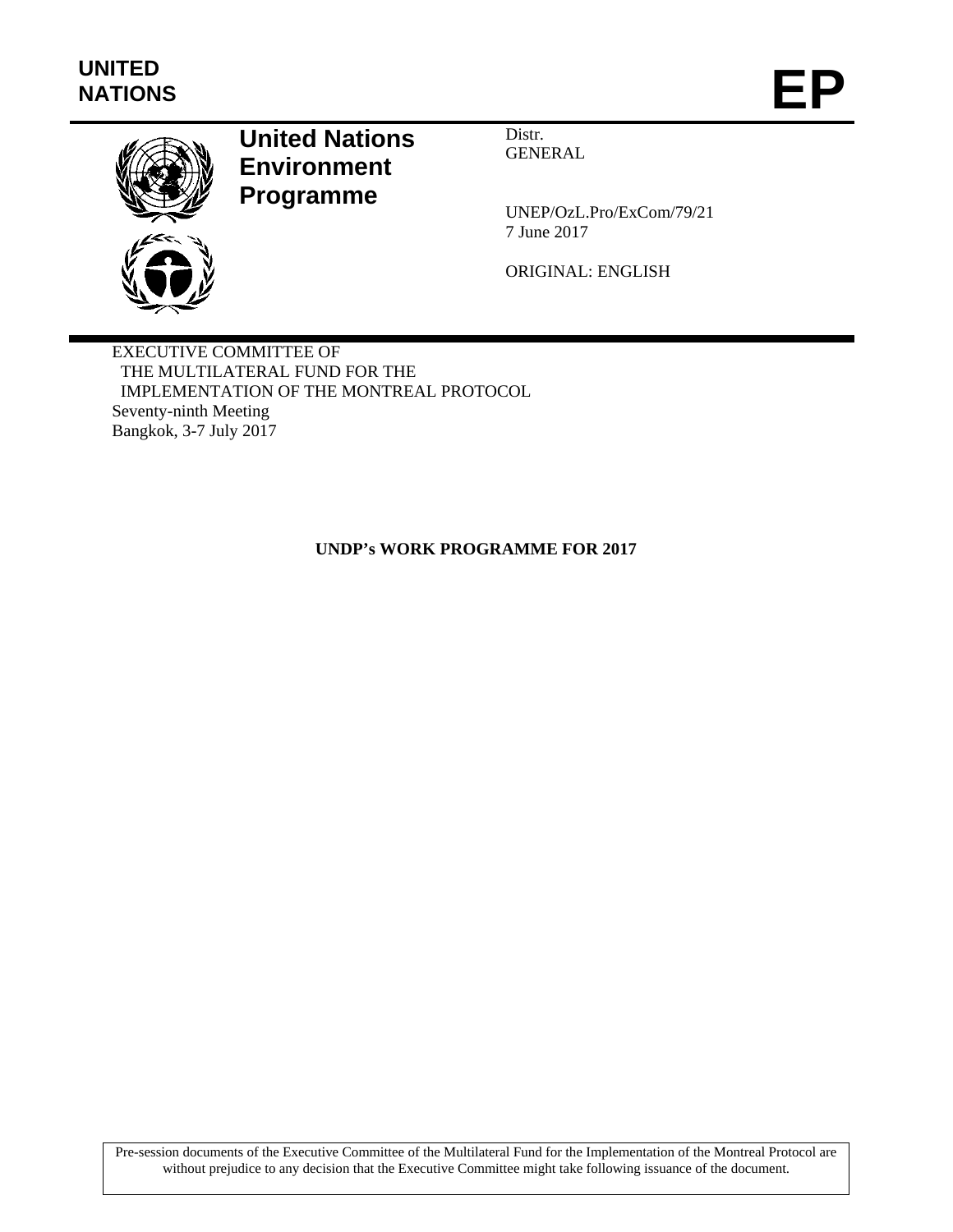### **COMMENTS AND RECOMMENDATION OF THE FUND SECRETARIAT**

1. UNDP is requesting approval from the Executive Committee of US \$846,552, plus agency support costs of US \$59,859 for its 2017 work programme listed in Table 1. The submission is attached to the present document.

| Country                             | <b>Activity/Project</b>                                                                                                                                                    | <b>Amount</b>               | <b>Amount</b>                 |
|-------------------------------------|----------------------------------------------------------------------------------------------------------------------------------------------------------------------------|-----------------------------|-------------------------------|
|                                     |                                                                                                                                                                            | <b>Requested</b><br>(US \$) | <b>Recommended</b><br>(US \$) |
|                                     | <b>SECTION A: ACTIVITIES RECOMMENDED FOR BLANKET APPROVAL</b>                                                                                                              |                             |                               |
|                                     | A1: Renewal of institutional strengthening projects                                                                                                                        |                             |                               |
| Chile                               | Renewal of institutional strengthening project (phase XII)                                                                                                                 | 238,784                     | 238,784                       |
| Colombia                            | Renewal of institutional strengthening project (phase XI)                                                                                                                  | 352,768                     | 352,768                       |
| Trinidad and Tobago                 | Renewal of institutional strengthening project (phase IX)                                                                                                                  | 85,000                      | 85,000                        |
|                                     |                                                                                                                                                                            | 676,552                     | 676,552                       |
|                                     | Agency support costs (7 per cent for institutional strengthening) for A1:                                                                                                  | 47,359                      | 47,359                        |
|                                     | Total for A1                                                                                                                                                               | 723,911                     | 723,911                       |
| <b>A2: Project preparation</b>      |                                                                                                                                                                            |                             |                               |
| Democratic Republic<br>of the Congo | Preparation of an HCFC phase-out management plan<br>(HPMP) (overarching strategy)                                                                                          | 20,000                      | 20,000                        |
|                                     | Subtotal for A2                                                                                                                                                            | 20,000                      | 20,000                        |
|                                     | Agency support costs (7 per cent for project preparation):                                                                                                                 | 1,400                       | 1,400                         |
|                                     | Total for A2                                                                                                                                                               | 21,400                      | 21,400                        |
|                                     | A3: Technical assistance for preparation for verification reports                                                                                                          |                             |                               |
| El Salvador                         | Verification report for stage I of HPMP                                                                                                                                    | 30,000                      | 30,000                        |
|                                     | Subtotal for A3                                                                                                                                                            | 30,000                      | 30,000                        |
|                                     | Agency support costs (9 per cent for technical assistance):                                                                                                                | 2,700                       | 2,700                         |
|                                     | Total for A3                                                                                                                                                               | 32,700                      | 32,700                        |
|                                     | <b>SECTION B: ACTIVITIES RECOMMENDED FOR INDIVIDUAL CONSIDERATION</b>                                                                                                      |                             |                               |
|                                     | B1: Project preparation for HFC-related projects (decision 78/3 (g))                                                                                                       |                             |                               |
| China                               | Project preparation for air-conditioning and production line<br>optimization from HFC-134a to HFO-1234yf as refrigerant<br>in a mobile air-conditioning (MAC) manufacturer | 30,000                      | $\ast$                        |
| China                               | Project preparation for conversion from HFC-245fa to HFO<br>as a foam agent in a refrigerator manufacturer                                                                 | 30,000                      | $\ast$                        |
| China                               | Project preparation for conversion from HFC-134a to<br>HC-290 in a freezer manufacturer                                                                                    | 30,000                      | $\ast$                        |
| Mexico                              | Project preparation for a demonstration project for HFC<br>phase-out in the production of refrigerators at Mabe<br>Mexico                                                  | 30,000                      | $\ast$                        |
|                                     | Subtotal for B1                                                                                                                                                            | 120,000                     | $\ast$                        |
|                                     | Agency support costs (7 per cent for project preparation):                                                                                                                 | 8,400                       | $\ast$                        |
|                                     | Total for B1                                                                                                                                                               | 128,400                     | $\ast$                        |
|                                     | Grand total $(A1, A2, A3, B1)$ :                                                                                                                                           | 906,411                     | 778,011                       |

### **Table 1: UNDP's work programme for 2017**

\*For individual consideration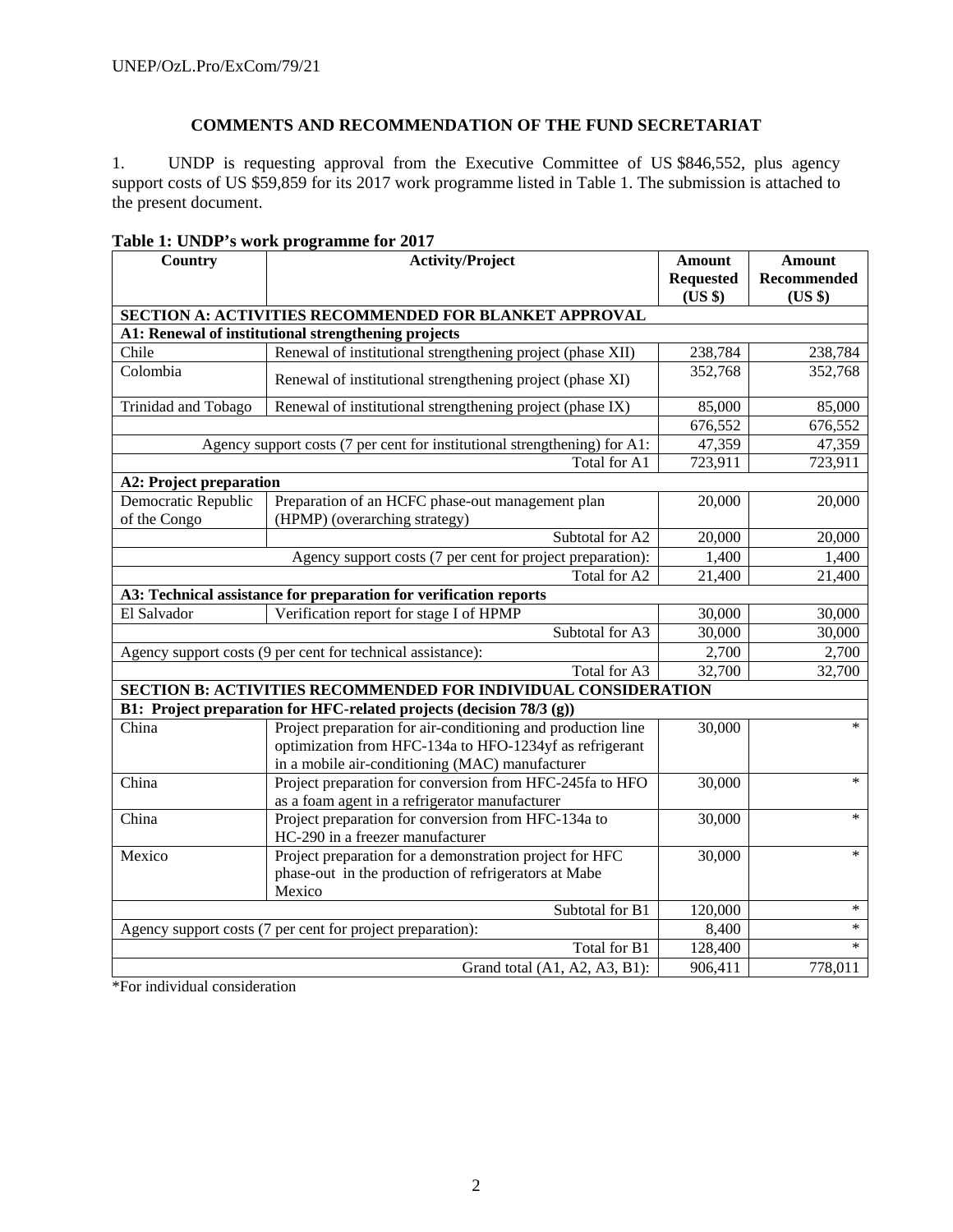## **SECTION A: ACTIVITIES RECOMMENDED FOR BLANKET APPROVAL**

### **A1: Institutional strengthening**

### **Project description**

2. UNDP submitted the requests for the renewal of the institutional strengthening (IS) projects for the countries listed in Table 1. The description for these projects is presented in Annex I to the present document.

### **Secretariat's comments**

3. The Secretariat reviewed the requests for the renewal of the three IS projects submitted by UNDP on behalf of the Governments concerned against the guidelines and relevant decisions regarding eligibility and funding levels. The requests were cross-checked against the original IS work plan for the previous phase, country programme and Article 7 data, the latest report on implementation of the HCFC phase-out management plan (HPMP), the agency's progress report, and any relevant decisions of the Meeting of the Parties. It was noted that these countries have submitted their country programme implementation reports for 2016, are in compliance with the ODS phase-out targets under the Montreal Protocol and that their annual HCFC consumption does not exceed the annual maximum allowable consumption indicated in their respective HPMP agreements with the Executive Committee. Furthermore, all requests submitted included performance indicators for the planned activities for the next phase of the IS projects in accordance with decision  $74/51(e)^1$ .

### **Secretariat's recommendations**

4. The Secretariat recommends blanket approval of the IS renewal requests for Chile, Colombia, and Trinidad and Tobago at the level of funding indicated in Table 1 of this document. The Executive Committee may wish to express to the aforementioned Governments the comments which appear in Annex II to this document.

### **A2: Project preparation**

Democratic Republic of the Congo: Preparation for stage II of the HPMP (overarching strategy): US \$20,000

### **Project description**

5. The project description for the preparation of the overarching strategy for stage II of the HPMP submitted by the Government of the Democratic Republic of the Congo is contained in the work programme for 2017 of United Nations Environment Programme (UN Environment),<sup>2</sup> as UN Environment is the lead implementing agency. UNDP requested funding for part of the preparation for stage II of the HPMP as the cooperating implementing agency at the funding level shown in Table 1.

6. The submission included an update on the implementation of stage I of the HPMP, justification for the requested funding, the activities to be implemented and the corresponding budgets.

<sup>-</sup><sup>1</sup> The Executive Committee decided to continue to use the existing format for IS renewals as approved at the  $61<sup>st</sup>$  meeting (decision  $61/43(c)$ ) with a modification in section 10, to indicate that performance indicators should be included, as contained in Annex XIX to document UNEP/OzL.Pro/ExCom/74/56 (decision 74/51(e)).

<sup>2</sup> UNEP/OzL.Pro/ExCom/79/22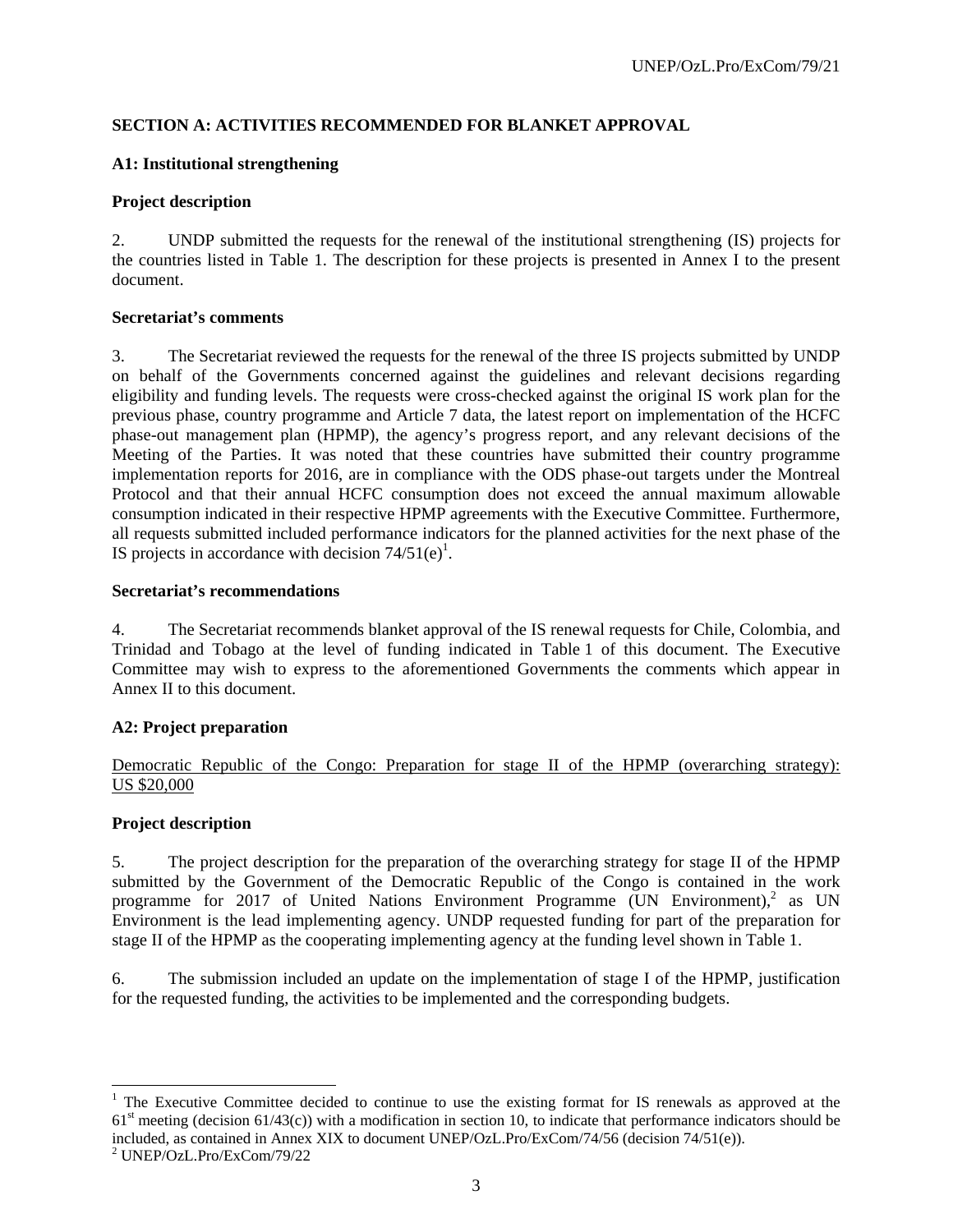### **Secretariat's comments**

7. Comments on the project preparation request are also contained in the work programme for 2017 of UN Environment. The Secretariat noted that the request for project preparation for UNDP in Table 1 is in line with decision 71/42.

### **Secretariat's recommendations**

8. The Secretariat recommends blanket approval of the request of UNDP's component for project preparation for stage II of the HCFC phase-out management plans for the Democratic Republic of the Congo at the level of funding shown in Table 1, on the understanding that if the starting point for aggregate reduction in HCFC consumption is revised at a future meeting, the funding will be adjusted accordingly and the balance will be returned at the same meeting.

### **A3: Technical assistance to prepare verification reports on HCFC consumption**

El Salvador: Technical assistance for verification report for stage I of the HPMP: US \$30,000

### **Project description**

9. The Executive Committee, requested relevant bilateral and implementing agencies to include in their respective work programme amendments for submission to the  $77<sup>th</sup>$  meeting, funding for verification reports for stage I of the HPMPs for, *inter alia*, El Salvador, where UNDP is the lead implementing agency (decision 76/17).

### **Secretariat's comments**

10. The Secretariat noted that the request for El Salvador was submitted only to the  $79<sup>th</sup>$  meeting as the verification report has to be submitted at least 60 days prior to the applicable Executive Committee meeting where the next funding tranche for its HPMP is being sought. The funding requested was consistent with those approved for similar verifications in previous meetings.

### **Secretariat's recommendations**

11. The Secretariat recommends blanket approval for the request for the preparation of the verification report for stage I of the HCFC phase-out management plan for El Salvador at the level of funding indicated in Table 1 on the understanding that the verification report should be submitted at least 60 days prior to the applicable Executive Committee meeting where the next funding tranche for its HPMP is being sought.

### **SECTION B: ACTIVITIES RECOMMENDED FOR INDIVIDUAL CONSIDERATION**

### **B1: Project preparation for HFC-related projects (decision 78/3 (g))**

### **Project description**

1

12. UNDP submitted four requests for preparation funding for HFC-related projects in the manufacturing sector including replacement of HFC-134a to non-HFC alternative refrigerants in the MAC, freezer and domestic refrigeration sectors, and HFC-245fa to HFO in the foam component of the domestic refrigerator manufacturing (Table 1). The submissions were in line with decision  $\overline{78}/3(g)$ .<sup>3</sup>

<sup>&</sup>lt;sup>3</sup> To consider approving a limited number of HFC-related projects in the manufacturing sector only, without prejudice to different kinds of technology, no later than at the first meeting of 2019, to allow the Committee to gain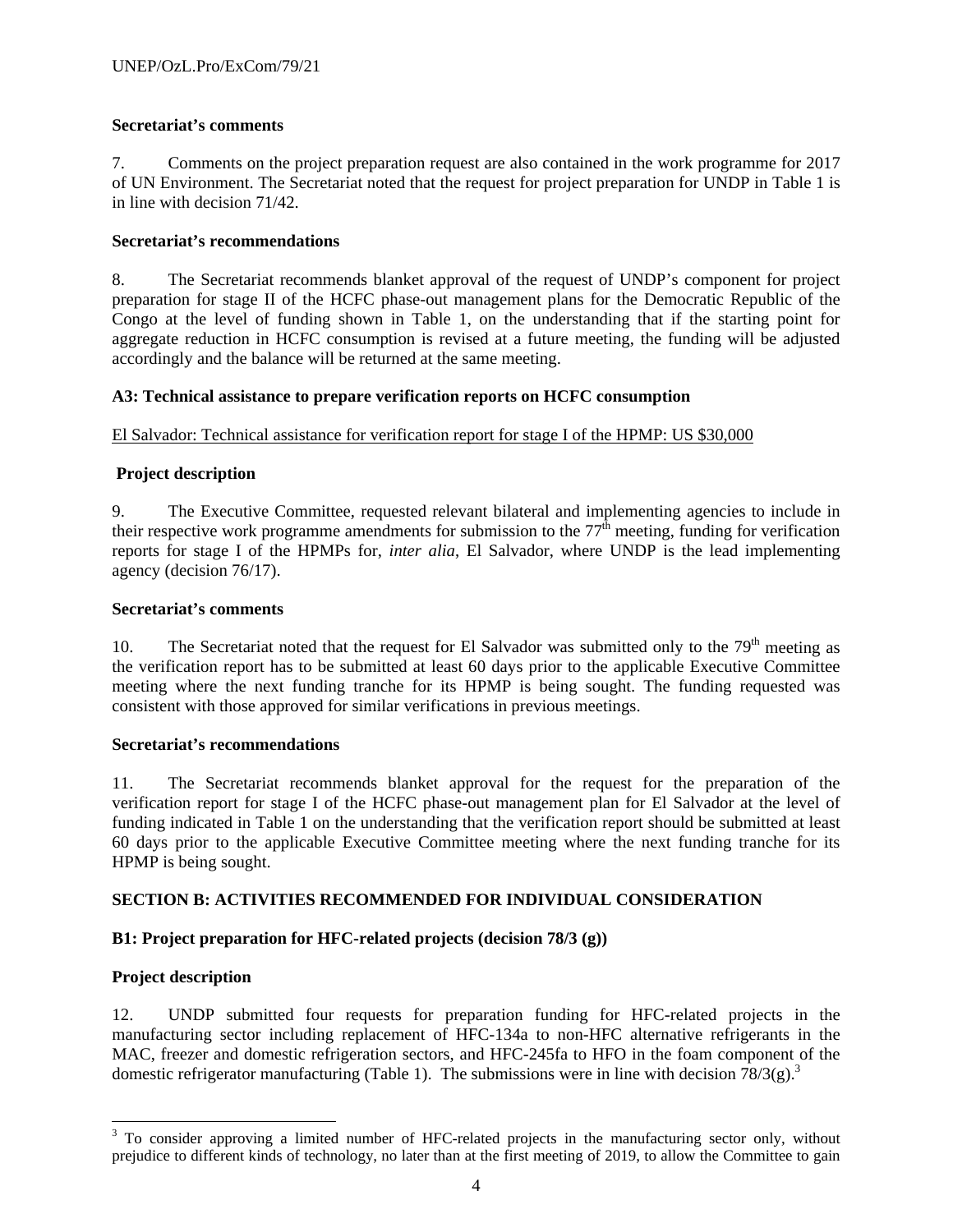13. Each of the project preparation requests included information on the concept of the project, the activities to be undertaken during project preparation and the associated costs of these activities. All project preparation requests were submitted with endorsement letters from the respective governments in line with the requirements of decision  $78/3(g)$ . The details of each request are contained in the submission attached to the present document.

### **Secretariat's comments**

14. At the  $78<sup>th</sup>$  meeting, during the discussion of the information relevant to the development of criteria for funding the phase-down of HFCs, it was pointed out that additional information is required to be able to reach a decision on eligible incremental costs. After further discussion, the Executive Committee agreed to decision  $78/3(g)$ .

15. The Secretariat noted that while the projects were submitted consistent with costs considered by the Executive Committee for project preparation funding, and that the submissions contained sufficient detail to allow consideration of these requests, further guidance is required to determine project priorities. The criteria, scope, and type of projects to be covered, total funding that would be made available for these projects, duration of project implementation, and reporting requirements after completion, need to be defined to enable the Secretariat to review these requests and provide recommendations for the Executive Committee.

16. The Secretariat has considered this issue in the document on the Overview of issues identified during project review.<sup>4</sup>

### **Secretariat's recommendation**

17. The Executive Committee may wish to consider the proposals for the preparation of HFC-related projects for the manufacturing sector as listed in Table 1 of this document in the context of its discussion of the proposals for HFC-related projects described in the document on Overview of issues identified during project review (UNEP/OzL.Pro/ExCom/79/19).

l

experience in the ICCs and IOCs that might be associated with phasing down HFCs in Article 5 countries, on the understanding: that any Article 5 country that submitted a project should have ratified the Kigali Amendment or submitted a formal letter indicating the government's intention to ratify the Amendment; that no further funding would be available until the instrument of ratification had been received by the depositary at the Headquarters of the United Nations in New York; and that any amount of HFC reduced as a result of the project would be deducted from the starting point

<sup>4</sup> UNEP/OzL.Pro/ExCom/79/19.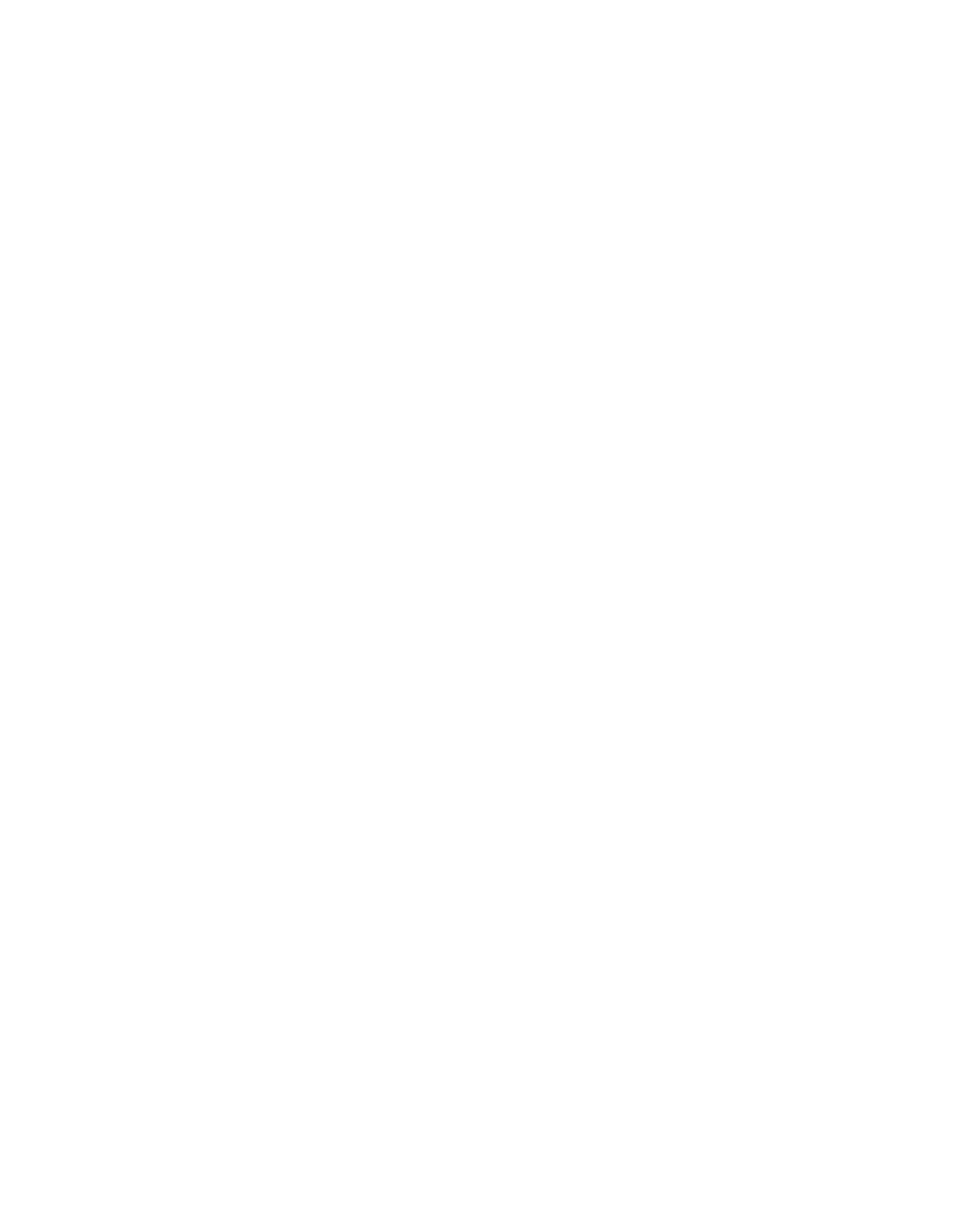### **Annex I**

## **INSTITUTIONAL STRENGTHENING PROJECT PROPOSALS**

## **Chile: Renewal of institutional strengthening**

| Summary of the project and country profile                                            |             |             |             |
|---------------------------------------------------------------------------------------|-------------|-------------|-------------|
| Implementing agency:                                                                  |             |             | <b>UNDP</b> |
| Amounts previously approved for institutional strengthening (US \$):                  |             |             |             |
|                                                                                       | Phase I:    | Jun. 1992   | 213,000     |
|                                                                                       | Phase II:   | Oct. 1996   | 113,500     |
|                                                                                       | Phase III:  | Jul. 1998   | 143,500     |
|                                                                                       | Phase IV:   | Dec. 2000   | 143,500     |
|                                                                                       | Phase V:    | Nov. 2002   | 186,550     |
|                                                                                       | Phase VI:   | Apr. 2005   | 186,550     |
|                                                                                       |             | & Nov. 2005 |             |
|                                                                                       | Phase VII:  | Mar. 2007   | 186,550     |
|                                                                                       | Phase VIII: | Apr. 2009   | 186,550     |
|                                                                                       | Phase IX:   | Apr. 2011   | 186,550     |
|                                                                                       | Phase X:    | Apr. 2013   | 186,550     |
|                                                                                       | Phase XI:   | May 2015    | 186,550     |
|                                                                                       |             | Total:      | 1,919,350   |
| Amount requested for renewal (phase XII) (US \$):                                     |             | 238,784     |             |
| Amount recommended for approval for phase XII (US \$):                                | 238,784     |             |             |
| Agency support costs (US \$):                                                         | 16,715      |             |             |
| Total cost of institutional strengthening phase XII to the Multilateral Fund (US \$): | 255,499     |             |             |
| Date of approval of country programme:                                                | 1992        |             |             |
| Date of approval of HCFC phase-out management plan (stage I):                         | 2011        |             |             |
| Date of approval of HCFC phase-out management plan (stage II):                        |             |             | 2015        |
| Baseline consumption of controlled substances (ODP tonnes):                           |             |             |             |
| Annex B, Group III (methyl chloroform) (average 1998-2000)                            |             |             | 6.4         |
| Annex C, Group I (HCFCs) (average 2009-2010)                                          |             |             | 87.5        |
| Annex E (methyl bromide) (average 1995-1998)                                          |             |             | 212.5       |
| Latest reported ODS consumption (2016) (ODP tonnes) as per Article 7:                 |             |             |             |
| Annex B, Group III (methyl chloroform)                                                |             |             | 0.00        |
| Annex C, Group I (HCFCs)                                                              |             |             | 63.33       |
| Annex E (methyl bromide)                                                              |             |             | $-2.4$      |
|                                                                                       |             | Total:      | 63.33       |
| Year of reported country programme implementation data:                               |             |             | 2016        |
| Amount approved for projects (as at December 2016) (US \$):                           | 18,390,229  |             |             |
| Amount disbursed (as at December 2015) (US \$):                                       |             | 12,751,515  |             |
| ODS to be phased out (as at December 2016) (ODP tonnes):                              |             |             | 1,296       |
| ODS phased out (as at December 2015) (ODP tonnes):                                    |             |             | 1,003       |

## 1. Summary of activities and funds approved by the Executive Committee:

|     | <b>Summary of activities</b>                                                           | <b>Funds approved</b><br>(US \$) |
|-----|----------------------------------------------------------------------------------------|----------------------------------|
| (a) | <b>Investment Projects</b>                                                             | 11,091,769                       |
| (b) | Institutional strengthening:                                                           | 1,919,350                        |
| (c) | Project preparation, technical assistance, training and other non-investment projects: | 5,379,110                        |
|     | Total:                                                                                 | 18,390,229                       |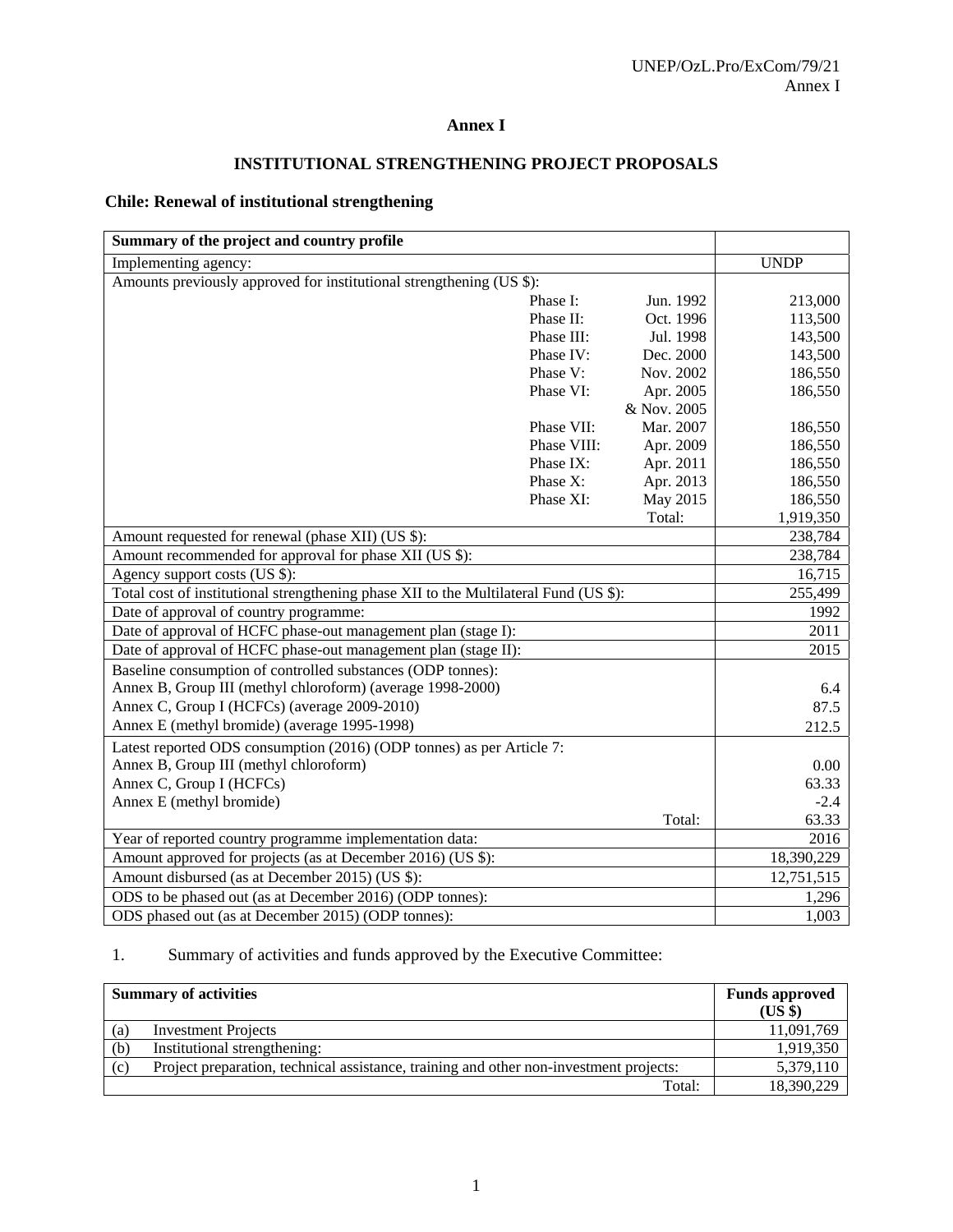### UNEP/OzL.Pro/ExCom/79/21 Annex I

### Progress report

2. During the eleventh phase of the IS project for Chile ozone matters continued to be addressed by the NOU located in the Office of Climate Change with oversight of the Deputy Minister of Environment. HCFC import and export controls are fully implemented, including those for formulated polyols. The NOU continued to coordinate the implementation of stage I of the HPMP working closely with local authorities and stakeholders including the National Customs Service. Multiple initiatives are underway including training of refrigeration and air-conditioning technicians on low-GWP alternatives and the application of good refrigeration practices. Implementation of stage II of the HPMP, which was approved during phase XI, was initiated. Chile reported the 2015 and 2016 country programme data in advance of the 1 May deadline and actively participated in regional network and international meetings relevant to the implementation of the Montreal Protocol and was successful in its efforts to maintain awareness of the topic of ozone layer protection among policy makers and the general public.

### Plan of action

3. During phase XII of the IS project, the Government of Chile will maintain its ban on CFC and halons, and the reduction in HCFC consumption already achieved. The NOU will work with public and private entities to enforce HCFC consumption control measures and coordinate activities including investment projects, training programmes on good refrigeration practices, and public awareness activities. Additionally, the Government of Chile will initiate the internal process for the ratification of the Kigali Amendment, and will continue to participate in regional network and Montreal Protocol meetings in order to exchange information and experience that will foster the implementation of national policies and strategies for the protection of the ozone layer.

| <b>Colombia: Renewal of institutional strengthening</b> |  |
|---------------------------------------------------------|--|
|                                                         |  |

| Summary of the project and country profile                                           |                                                                      |           |             |  |  |  |
|--------------------------------------------------------------------------------------|----------------------------------------------------------------------|-----------|-------------|--|--|--|
| Implementing agency:                                                                 |                                                                      |           | <b>UNDP</b> |  |  |  |
|                                                                                      | Amounts previously approved for institutional strengthening (US \$): |           |             |  |  |  |
|                                                                                      | Phase I:                                                             | $Mar-94$  | 317,790     |  |  |  |
|                                                                                      | Phase II:                                                            | Mar-98    | 212,000     |  |  |  |
|                                                                                      | Phase III:                                                           | $Mar-00$  | 212,000     |  |  |  |
|                                                                                      | Phase IV:                                                            | $Nov-02$  | 275,600     |  |  |  |
|                                                                                      | Phase V:                                                             | Apr- $05$ | 275,600     |  |  |  |
|                                                                                      | Phase VI:                                                            | $Jul-07$  | 275,600     |  |  |  |
|                                                                                      | Phase VII:                                                           | Jul-09    | 275,600     |  |  |  |
|                                                                                      | Phase VIII:                                                          | $Jul-11$  | 275,600     |  |  |  |
|                                                                                      | Phase IX:                                                            | $Jul-13$  | 275,600     |  |  |  |
|                                                                                      | Phase X:                                                             | $May-15$  | 275,600     |  |  |  |
|                                                                                      |                                                                      | Total:    | 2,670,990   |  |  |  |
| Amount requested for renewal (phase XI) (US \$):                                     |                                                                      |           | 352,768     |  |  |  |
| Amount recommended for approval for phase XI (US \$):                                |                                                                      |           | 352,768     |  |  |  |
| Agency support costs (US \$):                                                        |                                                                      |           | 24,694      |  |  |  |
| Total cost of institutional strengthening phase XI to the Multilateral Fund (US \$): |                                                                      |           | 377,462     |  |  |  |
| Date of approval of country programme:                                               |                                                                      |           | 1994        |  |  |  |
| Date of approval of HCFC phase-out management plan (stage I):                        |                                                                      |           | 2010        |  |  |  |
| Date of approval of HCFC phase-out management plan (stage II):                       |                                                                      |           | 2015        |  |  |  |
| Baseline consumption of controlled substances (ODP tonnes):                          |                                                                      |           |             |  |  |  |
| Annex B, Group III (methyl chloroform) (average 1998-2000)                           |                                                                      |           | 0.6         |  |  |  |
| Annex C, Group I (HCFCs) (average 2009-2010)                                         |                                                                      |           | 225.6       |  |  |  |
| Annex E (methyl bromide) (average 1995-1998)                                         |                                                                      |           | 110.1       |  |  |  |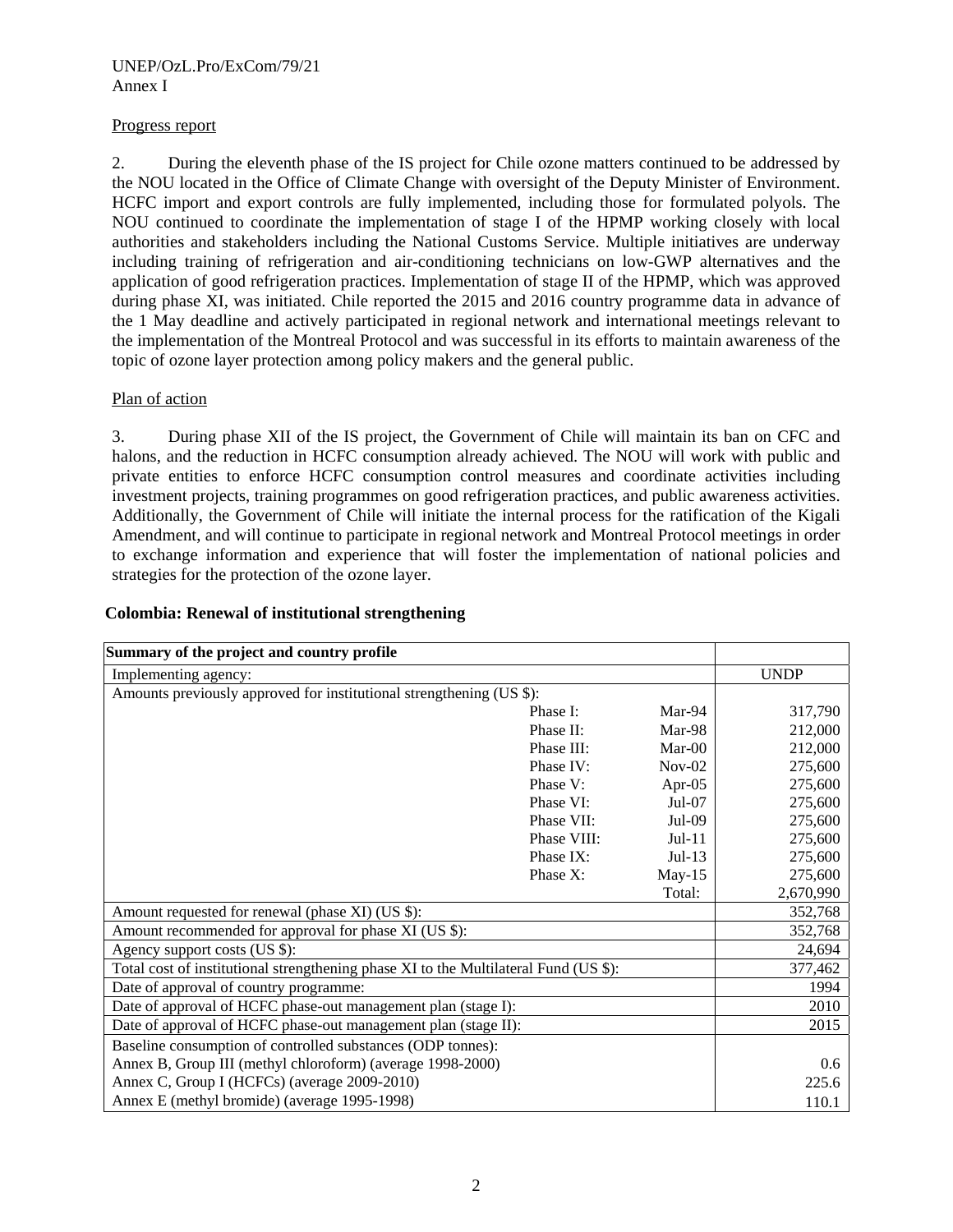| Summary of the project and country profile                            |            |
|-----------------------------------------------------------------------|------------|
| Latest reported ODS consumption (2015) (ODP tonnes) as per Article 7: |            |
| Annex B, Group III (methyl chloroform)                                | 0.00       |
| Annex C, Group I (HCFCs)                                              | 164.60     |
| Annex E (methyl bromide)                                              | 0.00       |
| Total:                                                                | 164.60     |
| Year of reported country programme implementation data:               | 2016       |
| Amount approved for projects (as at December 2016) (US \$):           | 35,517,796 |
| Amount disbursed (as at December 2015) (US \$):                       | 28,689,141 |
| ODS to be phased out (as at December 2016) (ODP tonnes):              | 2,005      |
| ODS phased out (as at December 2015) (ODP tonnes):                    | 1,896      |

### 4. Summary of activities and funds approved by the Executive Committee:

|     | <b>Summary of activities</b>                                                           |              |  |
|-----|----------------------------------------------------------------------------------------|--------------|--|
| (a) | Investment projects:                                                                   | 26, 163, 439 |  |
| (b) | Institutional strengthening:                                                           | 2,670,990    |  |
| (c) | Project preparation, technical assistance, training and other non-investment projects: | 6,683,367    |  |
|     | Total:                                                                                 | 35,517,796   |  |

### Progress report

5. During the tenth phase of the IS project for Colombia, the Government of Colombia through its NOU, completed stage I of the HPMP and initiated the strategy for stage II of the HPMP. Activities implemented included: cooperation with the Customs authority to achieve and maintain compliance with Montreal Protocol targets through monitoring trade; coordinating the collection, analysis, verification and submission of country programme data which was submitted in advance of the 1 May deadline; strengthening the legal framework to control and monitor HCFCs consumption through import/export licensing and quota systems and new regulations according to the commitments in stage II of the HPMP; developing synergies with climate change initiatives which resulted in the formulation and submission of the Nationally Appropriate Mitigation Actions (NAMA) for the domestic refrigeration sector in order to reduce emissions of greenhouse gases and contribute to sustainable development. The NOU also coordinated developments of the district cooling project and demonstration projects to promote ODS alternatives in several sectors. In international meetings, the country contributed to the discussions taking place at the regional, Executive Committee and Parties level. International Ozone Day was celebrated in nine cities in 2016 and information/awareness activities targeting technicians and customs officers were carried out.

### Plan of action

6. During the eleventh phase of the IS project, Colombia aims to further reduce HCFC consumption through the implementation of stage II of the HPMP while maintaining the total phase out of other ODS. The process for ratification of the Kigali Amendment will be initiated and will require consultation with the Climate Change office and Energy Department as well as other stakeholders in order to coordinate the efforts through the Montreal Protocol and the United Nations Framework Convention on Climate Change. Collection and analysis of data on ODS alternatives will continue to provide further understanding of the country's status. Colombia will continue to participate in regional and Montreal Protocol meetings, to exchange information and experience that will foster the implementation of national policies and strategies for the protection of the ozone layer. The country plans to celebrate International Ozone Day and continue other awareness activities.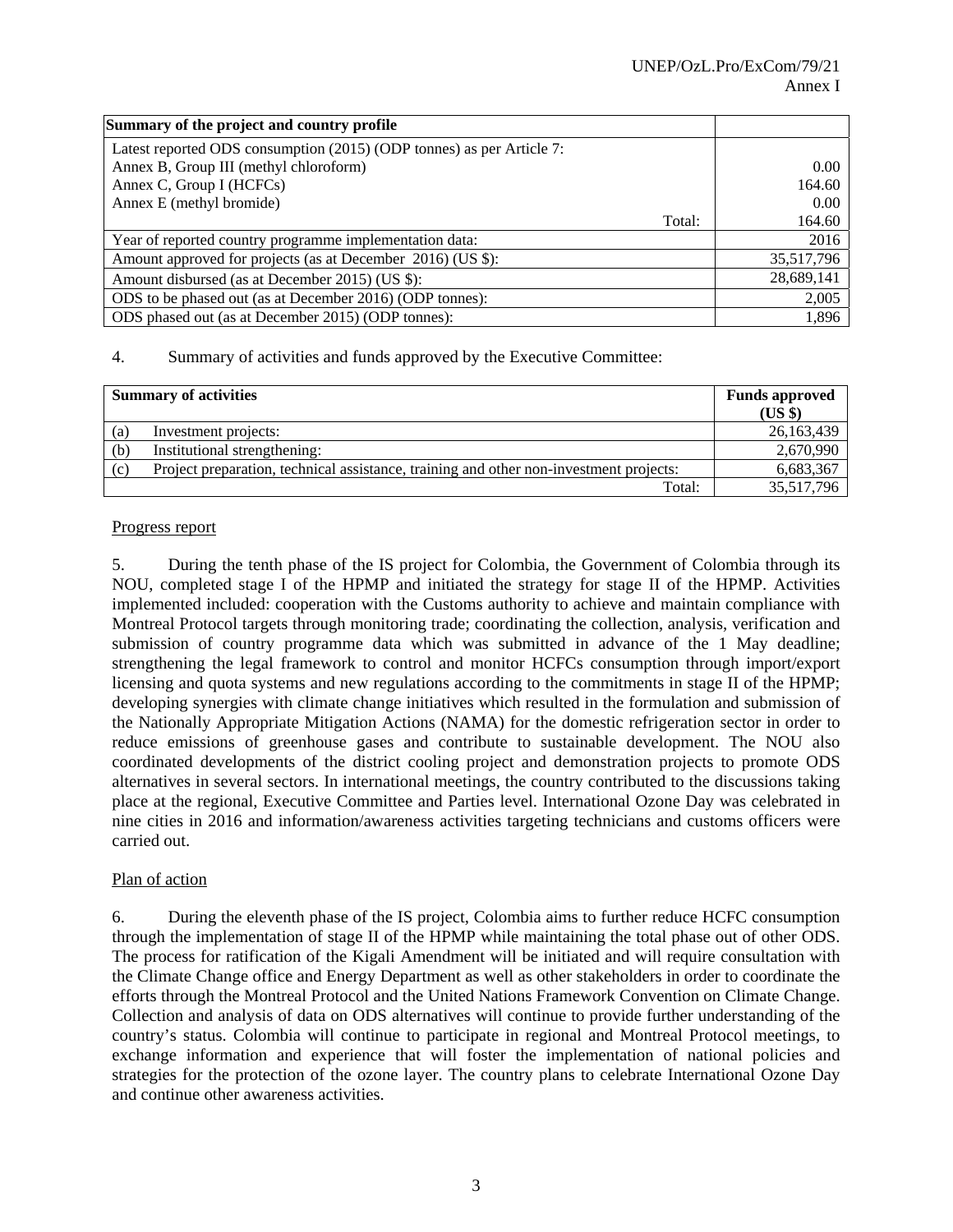| Summary of the project and country profile                                           |             |                 |             |
|--------------------------------------------------------------------------------------|-------------|-----------------|-------------|
| Implementing agency:                                                                 |             |                 | <b>UNDP</b> |
| Amounts previously approved for institutional strengthening (US \$):                 |             |                 |             |
|                                                                                      | Phase I:    | $Oct-96$        | 66,000      |
|                                                                                      | Phase II:   | $Dec-00$        | 44,000      |
|                                                                                      | Phase III:  | $Nov-02$        | 57,200      |
|                                                                                      | Phase IV:   | Dec-04          | 60,000      |
|                                                                                      | Phase V     | $Nov-06$        | 60,000      |
|                                                                                      | Phase VI:   | Nov-09 & Dec-10 | 60,000      |
|                                                                                      | Phase VII:  | $Dec-12$        | 60,000      |
|                                                                                      | Phase VIII: | $Nov-14$        | 60,000      |
|                                                                                      |             | Total:          | 467,200     |
| Amount requested for renewal (phase IX) (US \$):                                     |             |                 | 85,000      |
| Amount recommended for approval for phase IX (US \$):                                |             |                 | 85,000      |
| Agency support costs (US \$):                                                        | 5,950       |                 |             |
| Total cost of institutional strengthening phase IX to the Multilateral Fund (US \$): | 90,950      |                 |             |
| Date of approval of country programme:                                               | 1996        |                 |             |
| Date of approval of HCFC phase-out management plan:                                  | 2011        |                 |             |
| Baseline consumption of controlled substances (ODP tonnes):                          |             |                 |             |
| Annex B, Group III (methyl chloroform) (average 1998-2000)                           |             |                 | 0.7         |
| Annex C, Group I (HCFCs) (average 2009-2010)                                         |             |                 | 46.0        |
| Annex E (methyl bromide) (average 1995-1998)                                         |             |                 | 1.7         |
| Latest reported ODS consumption (2016) (ODP tonnes) as per Article 7:                |             |                 |             |
| Annex B, Group III (methyl chloroform)                                               |             |                 | 0.00        |
| Annex C, Group I (HCFCs)                                                             |             |                 | 20.81       |
| Annex E (methyl bromide)                                                             |             |                 | 0.00        |
|                                                                                      |             | Total:          | 20.81       |
| Year of reported country programme implementation data:                              |             |                 | 2016        |
| Amount approved for projects (as at December. 2016) (US \$):                         | 3,360,697   |                 |             |
| Amount disbursed (as at December 2015) (US \$):                                      | 2,147,864   |                 |             |
| ODS to be phased out (as at December 2016) (ODP tonnes):                             |             |                 | 130.5       |
| ODS phased out (as at December 2015) (ODP tonnes):                                   |             |                 | 113.5       |

### **Trinidad and Tobago: Renewal of institutional strengthening**

7. Summary of activities and funds approved by the Executive Committee:

|     | <b>Summary of activities</b>                                                           | <b>Funds approved</b><br>(US \$) |
|-----|----------------------------------------------------------------------------------------|----------------------------------|
| (a) | Investment projects:                                                                   | 1,611,303                        |
| (b) | Institutional strengthening:                                                           | 467,200                          |
| (c) | Project preparation, technical assistance, training and other non-investment projects: | 1,282,194                        |
|     | Total:                                                                                 | 3,360,697                        |

### Progress report

8. Phase VIII of the IS project for Trinidad and Tobago was implemented by the NOU located in the Ministry of Planning and Development and the country has maintained compliance with the Montreal Protocol. The country continued to implement stage I of the HPMP in coordination with the public and private sectors. A licensing and quota system for HCFC imports and exports has allowed the country to reduce HCFC consumption in accordance with the Agreement with the Executive Committee. The NOU continue monitoring activities in the air-conditioning sector, the regulation of imports, consultations with stakeholders, and the reporting of country programme data in advance of the 1 May deadline. The NOU improved the communication system between the Ministry of Trade, Customs and itself with the aim of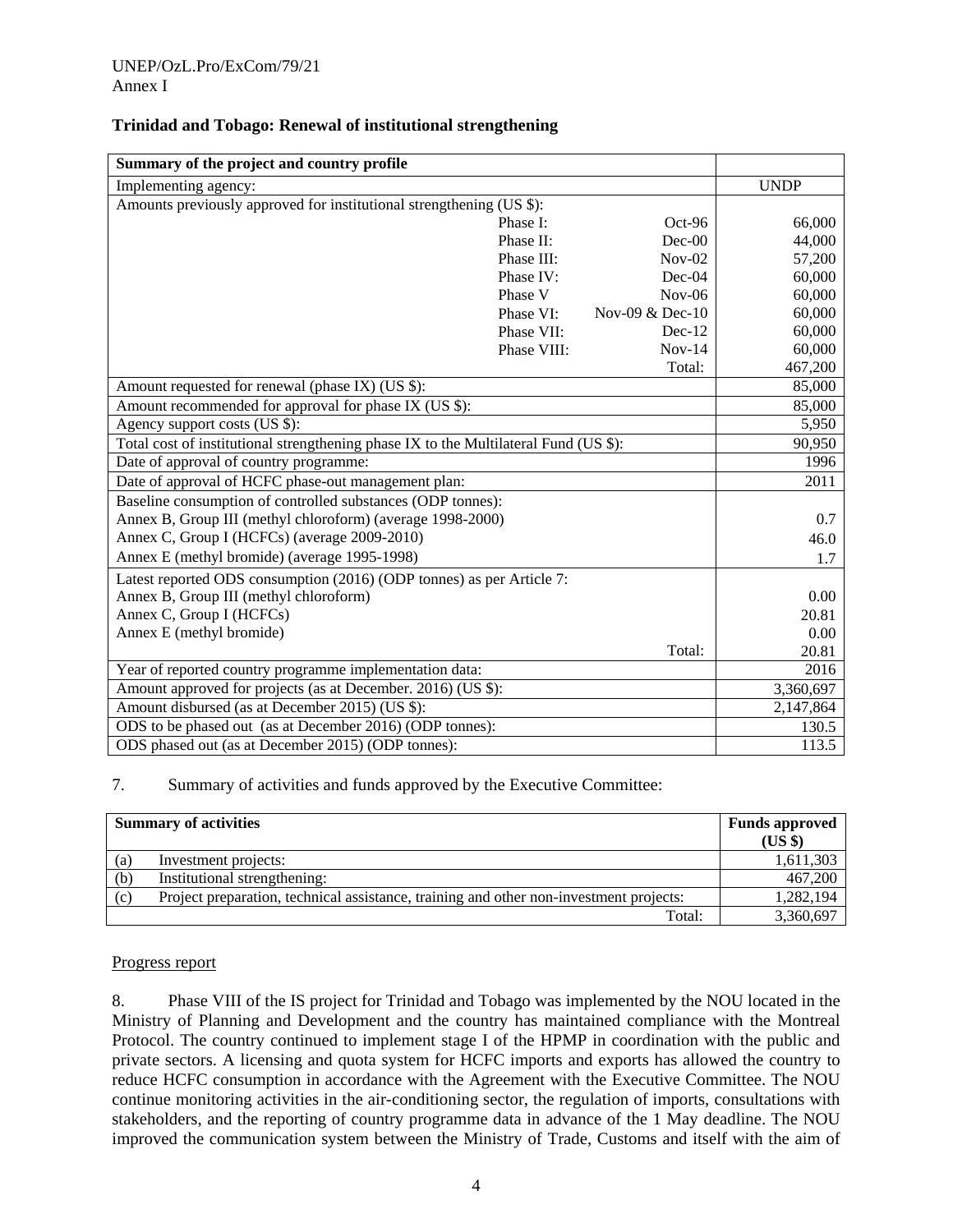deterring illegal trade, and conducted seminars with customs officials on labelling standards. Awareness activities were undertaken to sensitize the private sector about the challenges ahead and to support the national strategy towards an ODS-free and low-carbon plan. Information materials were also provided to the educational Science Bus project.

### Plan of action

9. During the ninth phase of the IS project, the Government of Trinidad and Tobago will maintain its import regulations for ODS and ODS-based equipment, and the NOU will continue to coordinate the implementation of stage I of the HPMP, working with public and private entities to enforce HCFC consumption control measure and the ban on the import of pre-blended polyols containing HCFC-141b. Other activities include training programmes on good refrigeration practices, licensing and certification system of refrigeration and air-conditioning technicians; conversion of foam enterprises, seminars with customs officer on labelling and blend identification, and public awareness activities. The NOU will also prepare the submission of the fourth tranche of the HPMP. Trinidad and Tobago will celebrate international ozone day, continue information sharing, and participate in regional network and Montreal Protocol meetings.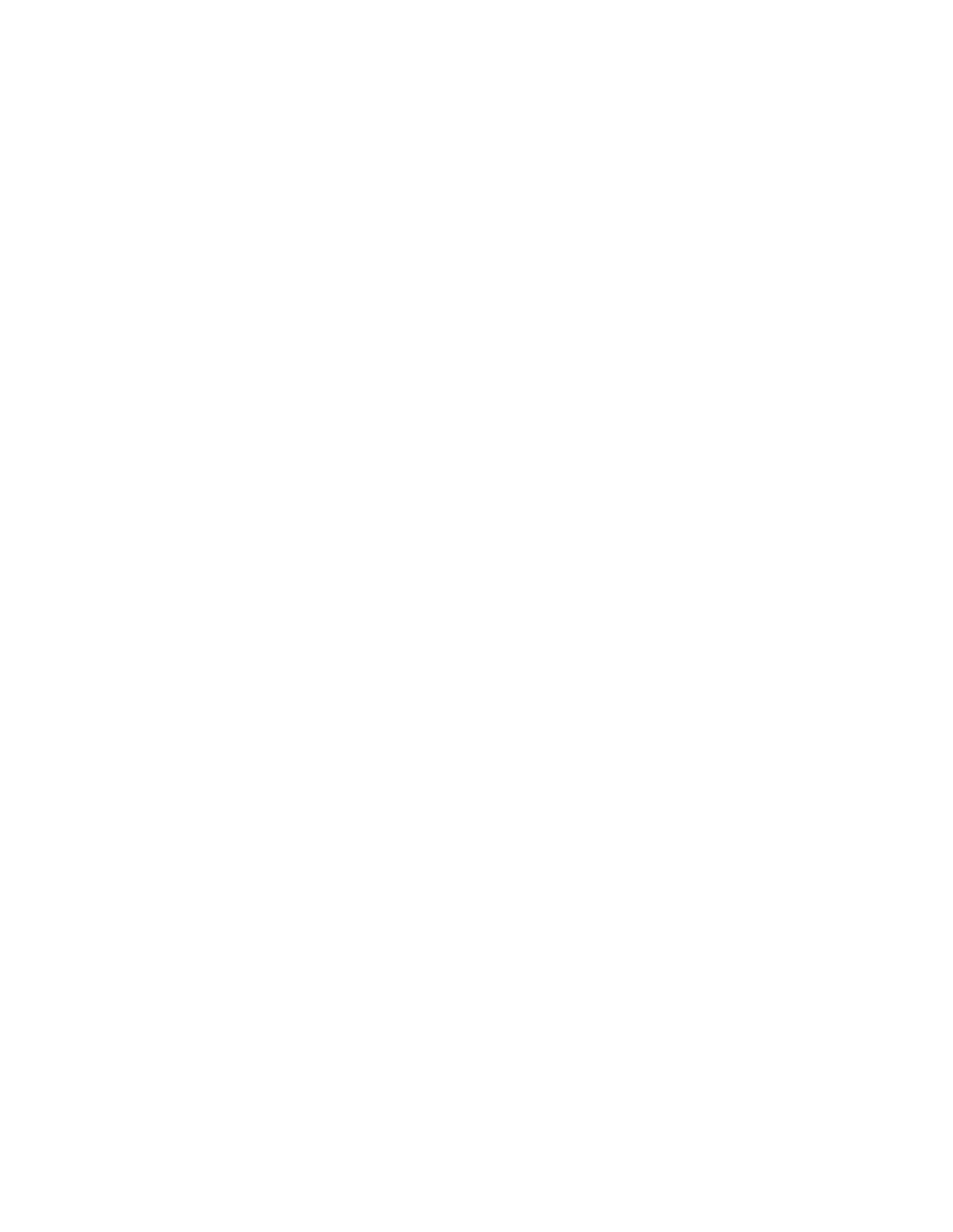### **Annex II**

## **DRAFT VIEWS EXPRESSED BY THE EXECUTIVE COMMITTEE ON RENEWAL OF INSTITUTIONAL STRENGTHENING PROJECTS SUBMITTED TO THE 79th MEETING**

### **Chile**

1. The Executive Committee reviewed the report presented with the request for the Institutional Strengthening (IS) project for Chile (phase XII) and noted with appreciation that the country is taking the necessary steps to meet the Montreal Protocol control measures related to HCFCs. The Executive Committee commended the Government of Chile for the implementation of stage I of the HCFC phaseout management plan (HPMP), its effective licensing and quota system, and the participative approach used in the implementation of all activities related to the Montreal Protocol. The Executive Committee noted with appreciation the activities conducted by the Government of Chile to foster the adoption of low-GWP alternatives in the refrigeration and air-conditioning sector and the level of public awareness related to the national phase-out goals, as well as the intention to initiate the process to ratify the Kigali Amendment, and the country's continued active participation in regional network and Montreal Protocol meetings. The Executive Committee is hopeful that, in phase XII of the IS project, the Government of Chile will continue the implementation of stage II HPMP and IS project with success to prepare the country to achieve the 35 per cent reduction in HCFC consumption required by 1 January 2020.

### **Colombia**

2. The Executive Committee reviewed the report presented with the request for the IS project for Colombia (phase XI) and noted with appreciation that the country is taking the necessary steps to meet the Montreal Protocol control measures related to HCFCs. The Executive Committee commended the Government of Colombia for the implementation of stage I and the preparation of stage II of the HPMP, its effective licensing and quota system, and the good communication between HCFC importers and customs authorities. The Executive Committee noted with appreciation the efforts made by the Government of Colombia through the demonstration projects to find alternatives to the use of HCFC, the level of public awareness related to HCFC phase-out challenges and the national phase-out goals, and the initial steps for the ratification of the Kigali Amendment. The Committee also appreciated the country's active participation in regional network and Montreal Protocol meetings. The Executive Committee noted that the approved stage II of the HPMP will support the effort of Colombia in the coming years to fulfil its HCFC reduction goals and is therefore hopeful that the Government of Colombia will continue to implement ODS phase-out activities with success in order to achieve the 35 per cent reduction in HCFC consumption required by 1 January 2020.

### **Trinidad and Tobago**

3. The Executive Committee reviewed the report presented with the request for the IS project for the Trinidad and Tobago (phase IX) and noted with appreciation that the country is taking the necessary steps to meet the Montreal Protocol control measures related to HCFCs. The Executive Committee commended the Government of Trinidad and Tobago for the implementation of stage I of the HPMP, its effective import and export control regulations for the import of ODS, ODS blends, and ODS-based equipment, as well as its compulsory labelling standard for refrigerant containers. The Executive Committee noted with appreciation that the country performed training on good practices in refrigeration with emphasis on safe use of hydrocarbon refrigerants, developed activities for public awareness related to HCFC phase-out, as well as participated in regional network and Montreal Protocol meetings. The Executive Committee is hopeful that, in phase IX of the IS project, the Government of Trinidad and Tobago will continue the implementation of the HPMP and IS project with success to to achieve the 35 per cent reduction in HCFC consumption required by 1 January 2020.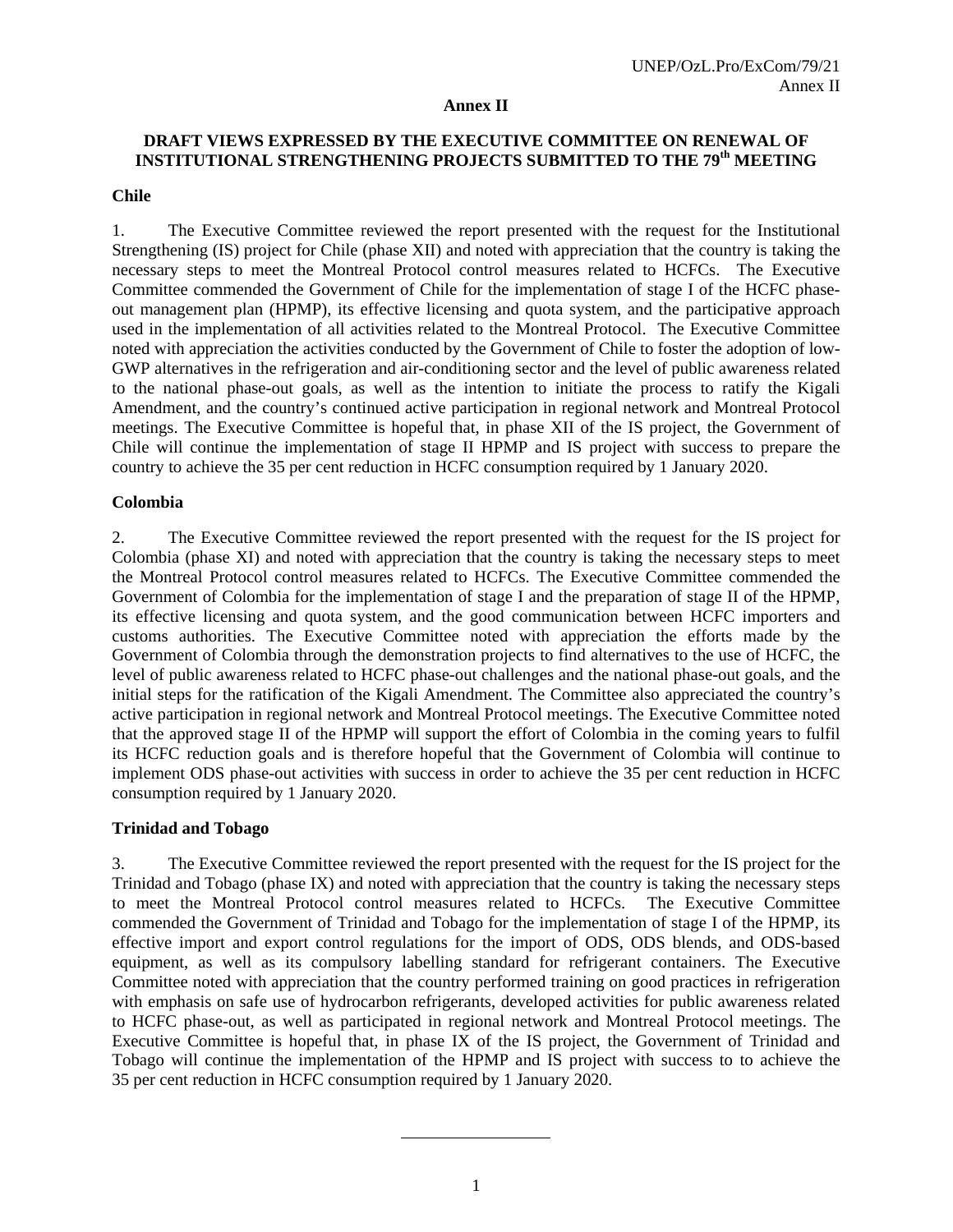**United Nations Development Programme Montreal Protocol / Chemicals Unit**



*79thMeeting of the Executive Committee of the Multilateral Fund for the Implementation of the Montreal Protocol*

*(3 – 7 July 2017)*

**UNDP 2017 WORK PROGRAMME**

**2017 WORK PROGRAMME**

**I. EXECUTIVE SUMMARY**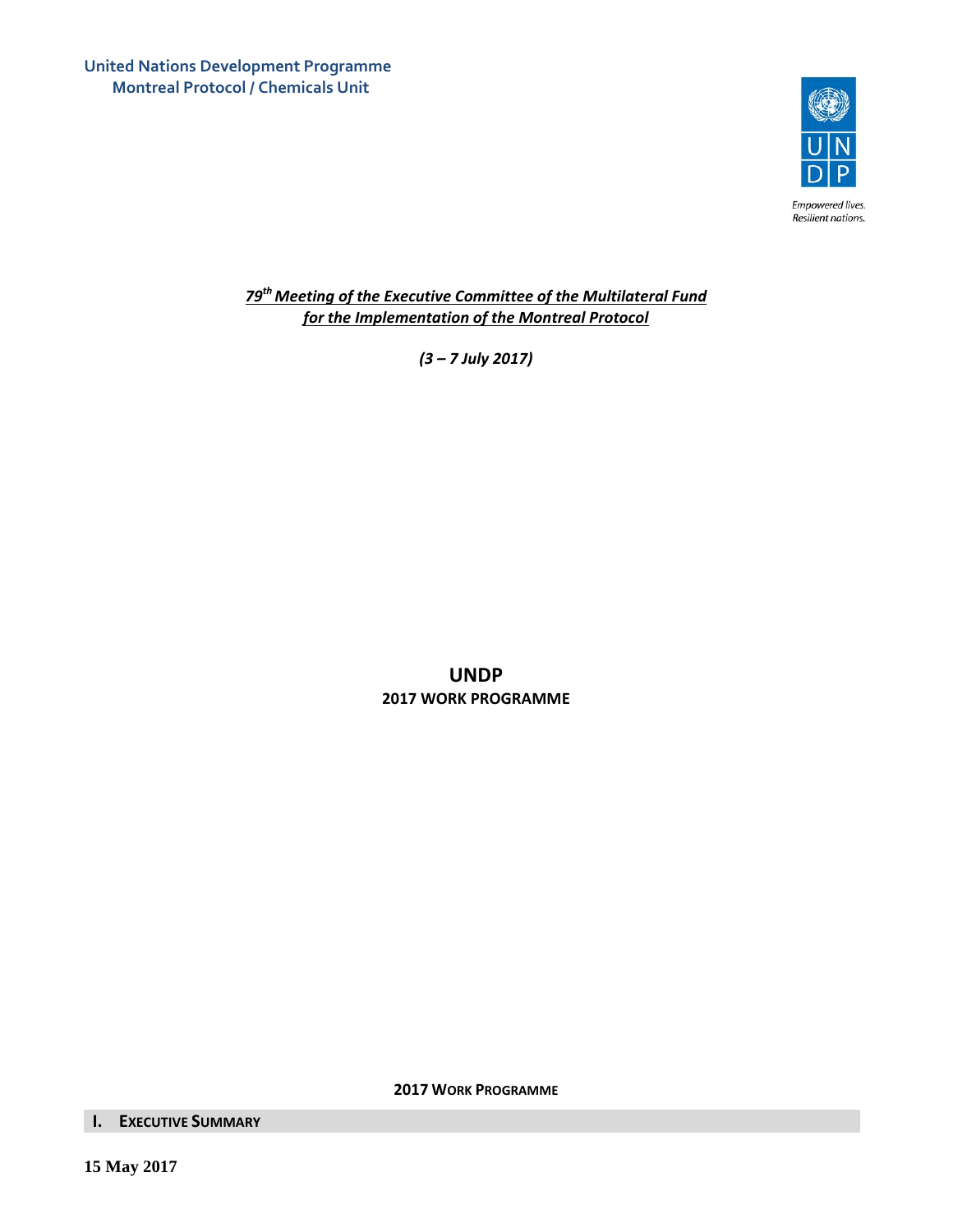The present document constitutes UNDP's 2017 Work Programme and is being submitted for consideration of the Executive Committee (ExCom) at its 79<sup>th</sup> Meeting. The list of submissions for all funding requests (including investment projects) that will be submitted by UNDP to the 79th ExCom meeting in Annex 1 to this document is provided for information. Project documentation such as multi‐year agreements (MYA) tranche requests, HCFC investment and demonstration projects and other individual/investment proposals, are not included in this document and are submitted separately as per normal practice. Only the following (non‐investment) submissions are part of this document.

### **II. FUNDING REQUESTS PART OF THE WORK PROGRAMME**

### **Institutional Strengthening Extensions**

Requests for funding of extensions of institutional strengthening projects included in this document for submission at the 79<sup>th</sup> ExCom Meeting are tabulated below. The documents with terminal reports and requests for extension of IS funding are being submitted separately.

| Country                 | Type       | <b>Title</b>                                    | <b>Duration</b><br>(months) | Amount  | Agency<br>Fee | <b>Total</b> |
|-------------------------|------------|-------------------------------------------------|-----------------------------|---------|---------------|--------------|
| Chile                   | <b>INS</b> | Institutional Strengthening Renewal (Phase XII) | 24                          | 238,784 | 16.715        | 255,499      |
| Colombia                | <b>INS</b> | Institutional Strengthening Renewal (Phase XI)  | 24                          | 352,768 | 24.694        | 377,462      |
| Trinidad<br>&<br>Tobago | <b>INS</b> | Institutional Strengthening Renewal (Phase IX)  | 24                          | 85,000  | 5.950         | 90.950       |
| Total (3 requests)      |            |                                                 |                             | 676,552 | 47,359        | 723,911      |

### **Preparation funding requests for stage II HPMP**

UNDP is submitting one funding request for the preparation of stage II of HPMPs to 79<sup>th</sup> ExCom meeting. The Annex 3 contains the PRP submission.

| Country                                   | Type       | <b>Title</b>                                     | <b>Duration</b><br>(months) | Amount | Agency<br>Fee | <b>Total</b> |
|-------------------------------------------|------------|--------------------------------------------------|-----------------------------|--------|---------------|--------------|
| DR<br>the<br>0f<br>Congo<br>(cooperating) | <b>PRP</b> | Stage II HPMP Preparation (overarching strategy) | 15                          | 20,000 | l.400         | 21,400       |
| Total (1 requests)                        |            |                                                  | 20,000                      | 1,400  | 21,400        |              |

### **Request to change the duration of the HPMP stage I agreement for Brazil**

UNDP would like to request a change in the agreement for the HPMP stage I for Brazil and extend it to the end of 2019. There are many synergies and overlaps with the HPMP stage II Foam Sector Plan.

### **Other requests for non‐investment projects**

Pursuant to the ExCom decision 76/17, as part of the Work Programme Amendment, UNDP is submitting to 79<sup>th</sup> ExCom meeting the requests for funding for verification reports for stage I of HPMP for El Salvador.

| <b>Country</b>    | <b>Type</b> | <b>Title</b>                            | <b>Duration</b><br>(months) | Amount | Agency<br>Fee | <b>Total</b> |
|-------------------|-------------|-----------------------------------------|-----------------------------|--------|---------------|--------------|
| El Salvador       | <b>TAS</b>  | Verification report for stage I of HPMP | 15                          | 30,000 | 2.700         | 32,700       |
| Total (1 request) |             | 30,000                                  | 2,700                       | 32,700 |               |              |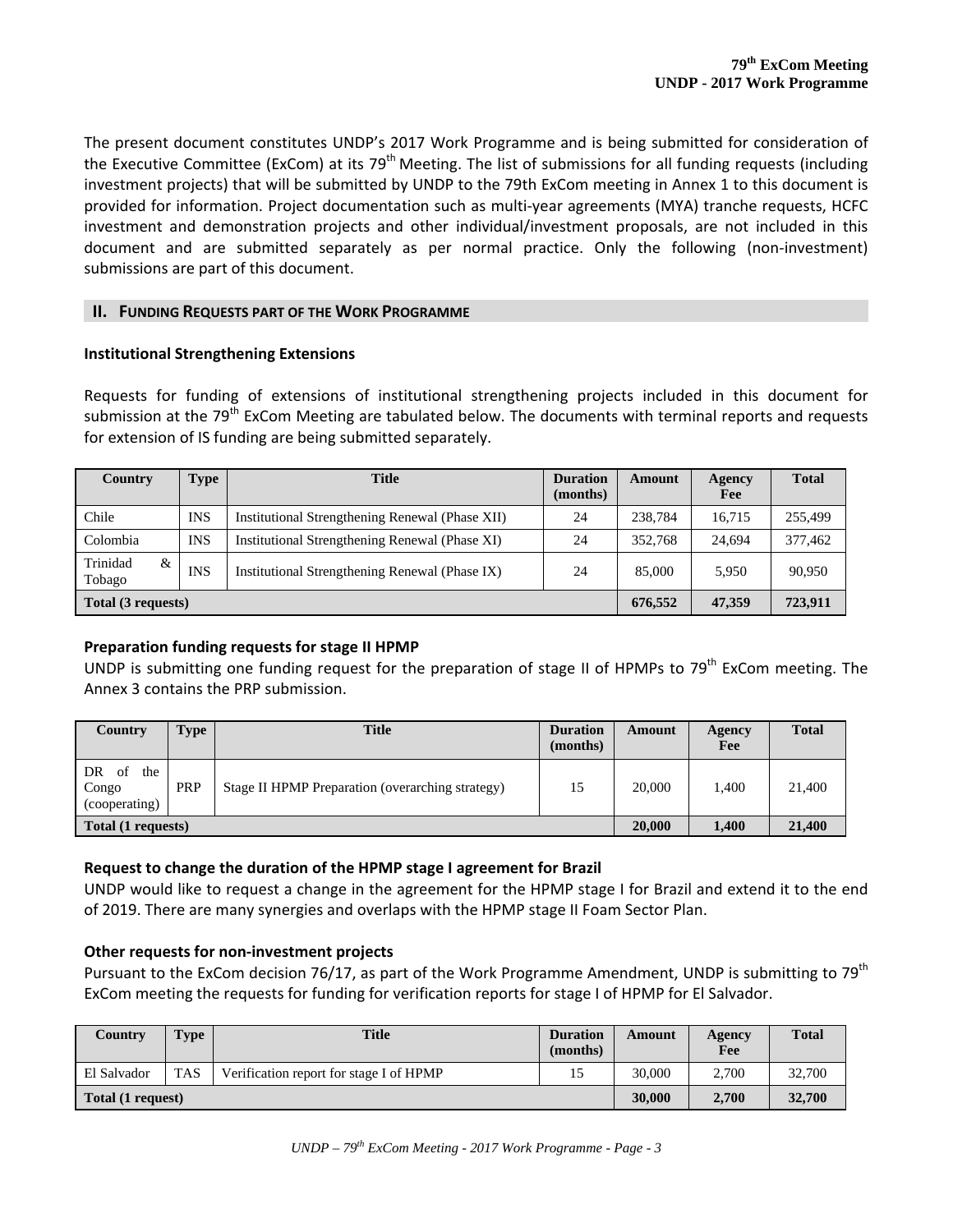### **Submissions in response to the ExCom decision 78/3 (g)**

UNDP is submitting 2 investment projects and 4 requests for the preparation of investment projects in response to the ExCom decision 78/3 (g). The list of submissions is provided in Annex 2. The associated requests for preparation funds are included in Annex 4 and the investment projects have been submitted separately.

### **III. SUMMARY OF FUNDING REQUESTS (WORK PROGRAMME)**

The table below summarizes the funding requests for non-investment activities and proposals, as part of UNDP's Work Programme for 2017, submitted to the  $79<sup>th</sup>$  ExCom Meeting:

| Country                 | <b>Type</b> | <b>Title</b>                                     | <b>Duration</b><br>(months) | Amount  | Agency<br>Fee | <b>Total</b> |
|-------------------------|-------------|--------------------------------------------------|-----------------------------|---------|---------------|--------------|
| Chile                   | <b>INS</b>  | Institutional Strengthening Renewal (Phase XII)  | 24                          | 238,784 | 16.715        | 255,499      |
| Colombia                | <b>INS</b>  | Institutional Strengthening Renewal (Phase XI)   | 24                          | 352,768 | 24.694        | 377,462      |
| DR of<br>the<br>Congo   | PRP         | Stage II HPMP Preparation (overarching strategy) | 15                          | 20,000  | 1.400         | 21,400       |
| El Salvador             | <b>TAS</b>  | Verification report for stage I of HPMP          | 15                          | 30,000  | 2.700         | 32,700       |
| Trinidad<br>&<br>Tobago | <b>INS</b>  | Institutional Strengthening Renewal (Phase IX)   | 24                          | 85,000  | 5.950         | 90,950       |
| Total (5 requests)      |             |                                                  |                             | 726,552 | 51,459        | 778,011      |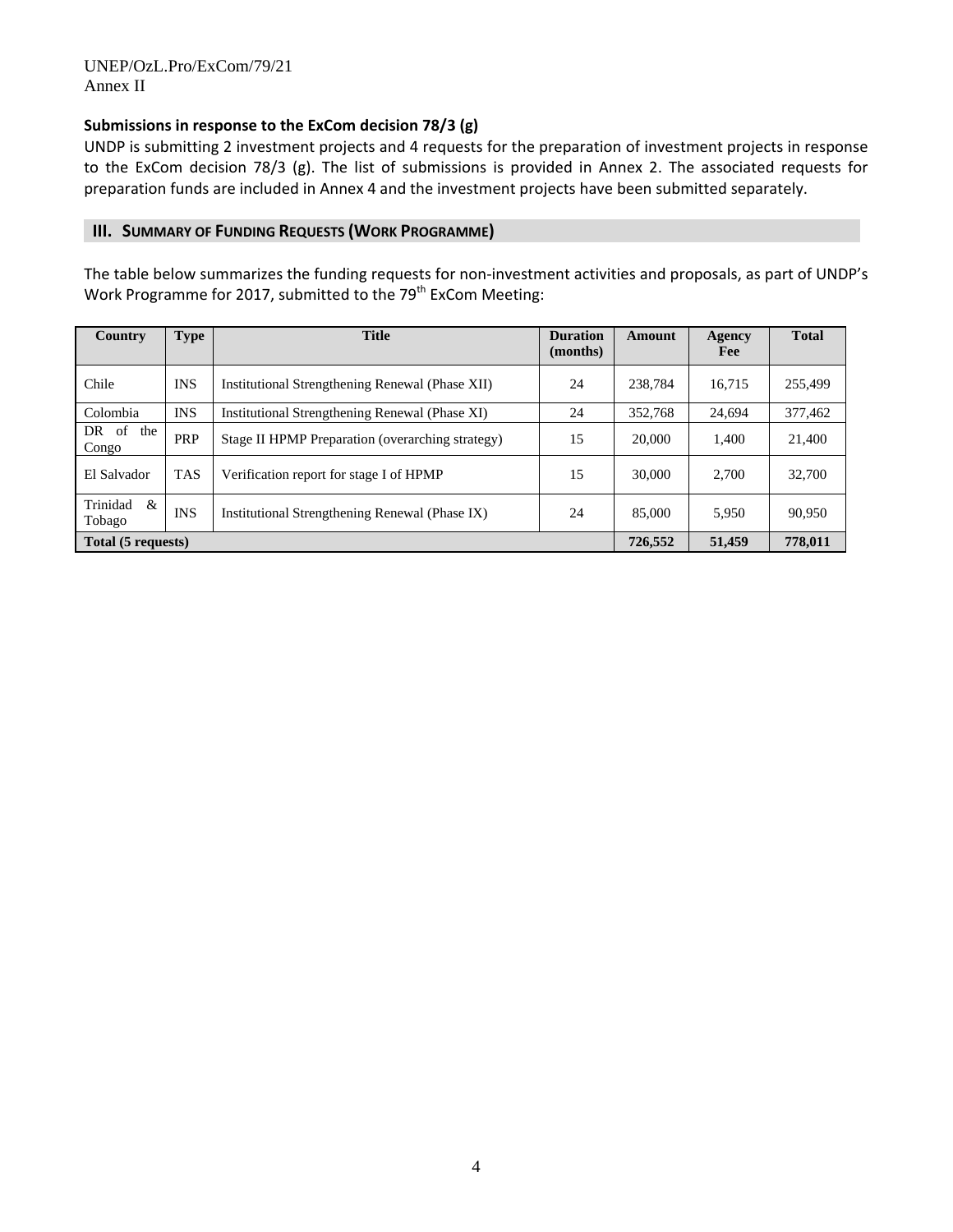## **List of all UNDP HCFC related submissions for funding to the 79th ExCom Meeting**

| N <sub>0</sub> | Country             | <b>Type</b> | <b>Description</b>                                                                                                                                                                     |           | <b>Funding Request for the 79th ExCom</b><br>(US\$) |              |  |  |
|----------------|---------------------|-------------|----------------------------------------------------------------------------------------------------------------------------------------------------------------------------------------|-----------|-----------------------------------------------------|--------------|--|--|
|                |                     |             |                                                                                                                                                                                        | Amount    | <b>Agency</b><br>Fee                                | <b>Total</b> |  |  |
|                | Angola              | PHA         | Stage II HPMP (servicing)                                                                                                                                                              | 322,190   | 22,553                                              | 344,743      |  |  |
| 2              | <b>Barbados</b>     | <b>PHA</b>  | Stage I HPMP - second tranche                                                                                                                                                          | 38,000    | 3,420                                               | 41,420       |  |  |
| 3              | Belize              | <b>PHA</b>  | Stage I HPMP - second tranche                                                                                                                                                          | 6,500     | 585                                                 | 7,085        |  |  |
| 4              | Chile               | <b>INS</b>  | Institutional Strengthening Renewal (Phase XII)                                                                                                                                        | 238,784   | 16,715                                              | 255,499      |  |  |
| 5              | Colombia            | <b>INS</b>  | Institutional Strengthening Renewal (Phase XI)                                                                                                                                         | 352,768   | 24,694                                              | 377,462      |  |  |
| 6              | DR of the Congo     | <b>PHA</b>  | Stage I HPMP - third tranche                                                                                                                                                           | 24,000    | 2,160                                               | 26,160       |  |  |
| 7              | DR of the Congo     | PRP         | Stage II HPMP Preparation (overarching strategy)                                                                                                                                       | 20,000    | 1,400                                               | 21,400       |  |  |
| 8              | Egypt               | <b>INV</b>  | Stage II HPMP (HC production, XPS and foam)                                                                                                                                            | 1,493,700 | 104,559                                             | 1,598,259    |  |  |
| 9              | El Salvador         | <b>TAS</b>  | Verification report for stage I of HPMP                                                                                                                                                | 30,000    | 2,700                                               | 32,700       |  |  |
| 10             | Lebanon             | <b>PHA</b>  | Stage I HPMP - fourth tranche                                                                                                                                                          | 124,760   | 9,357                                               | 134,117      |  |  |
| 11             | Mexico              | <b>PHA</b>  | HCFC phase-out in extruded polystyrene foam plank applications<br>No new funding is requested for this project. Potential savings from Foam<br>Sector Plan in Mexico will be utilized. | $\Omega$  | $\Omega$                                            | $\Omega$     |  |  |
| 12             | Peru                | <b>PHA</b>  | Stage I HPMP - third tranche                                                                                                                                                           | 24,671    | 2,220                                               | 26,891       |  |  |
| 13             | Trinidad & Tobago   | <b>INS</b>  | Institutional Strengthening Renewal (Phase IX)                                                                                                                                         | 85,000    | 5,950                                               | 90,950       |  |  |
|                | Total (13 requests) |             |                                                                                                                                                                                        | 2,760,373 | 196,313                                             | 2,956,686    |  |  |

#### **Notes:**

- a. All amounts in are in US dollars.
- b. Special reports due (delays, balances, status reports, etc.) as well as other projects not part of the WPA will be submitted separately.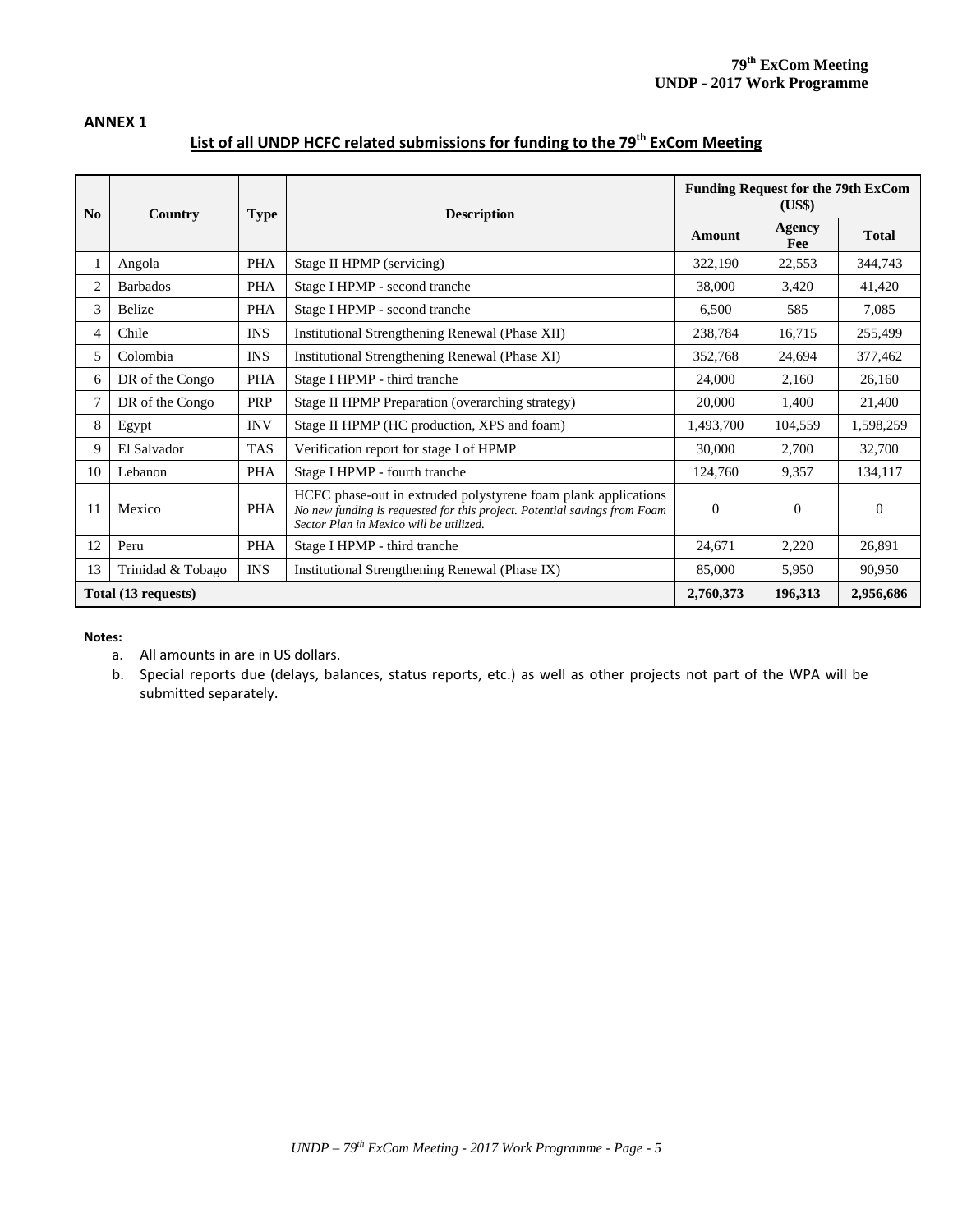## **List of project submissions and requests for preparatory funding being submitted in response to the ExCom decision 78/3 (g)**

| No<br>Country               |                    | <b>Type</b> | <b>Description</b>                                                                                                                            | <b>Funding Request for the 79th ExCom</b><br>(US\$) |               |              |  |
|-----------------------------|--------------------|-------------|-----------------------------------------------------------------------------------------------------------------------------------------------|-----------------------------------------------------|---------------|--------------|--|
|                             |                    |             |                                                                                                                                               | Amount                                              | Agency<br>Fee | <b>Total</b> |  |
|                             | Bangladesh         | <b>INV</b>  | Conversion from HFC-134a to isobutane in manufacturing<br>household refrigerator at Walton Hi-Tech Industries Limited                         | 4,936,507                                           | 345,555       | 5,282,062    |  |
| $\mathcal{D}_{\mathcal{L}}$ | China              | <b>PRP</b>  | Air conditioning and production line optimization from HFC-<br>134a to HFO-1234yf as refrigerant in a mobile air conditioning<br>manufacturer | 30,000                                              | 2,100         | 32,100       |  |
| 3                           | China              | <b>PRP</b>  | Conversion from HFC-245fa to HFO as a foam agent in a<br>refrigerator manufacturer                                                            | 30,000                                              | 2.100         | 32,100       |  |
| 4                           | China              | PRP         | Conversion from HFC-134a to HC-290 in a freezer manufacturer                                                                                  | 30,000                                              | 2,100         | 32,100       |  |
| 5.                          | Colombia           | <b>INV</b>  | Conversion from HFC-134a to isobutane in the manufacture of<br>domestic refrigerators at Mabe Colombia                                        | 3,829,157                                           | 268,041       | 4,097,198    |  |
| 6                           | Mexico             | PRP         | HCFC phase-out in the production of refrigerators at MABE<br>Mexico                                                                           | 30,000                                              | 2,100         | 32,100       |  |
|                             | Total (6 requests) |             |                                                                                                                                               | 8,885,664                                           | 621,996       | 9,507,660    |  |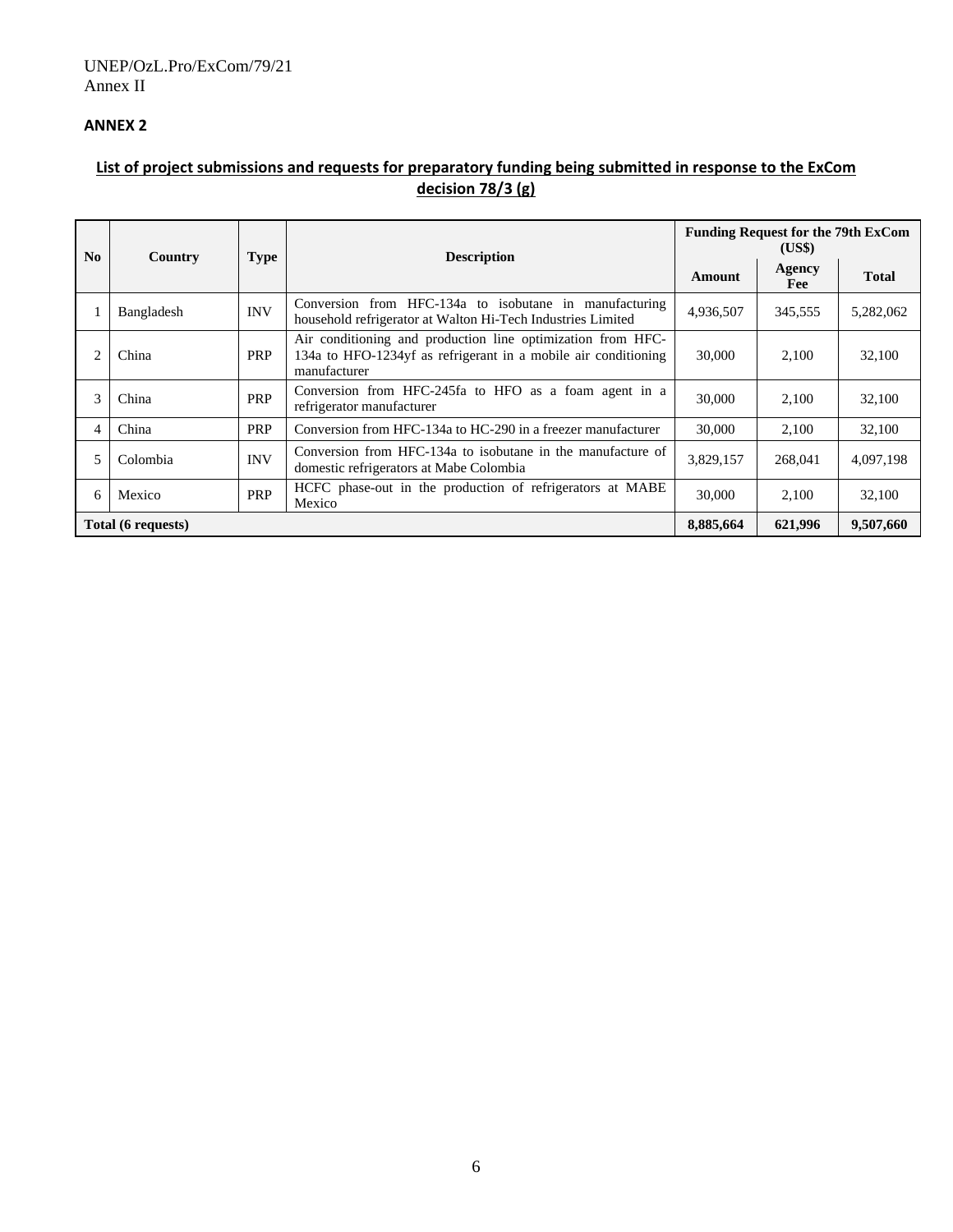**Funding request for the preparation of stage II of HPMPs for:**

## **Democratic Republic of the Congo**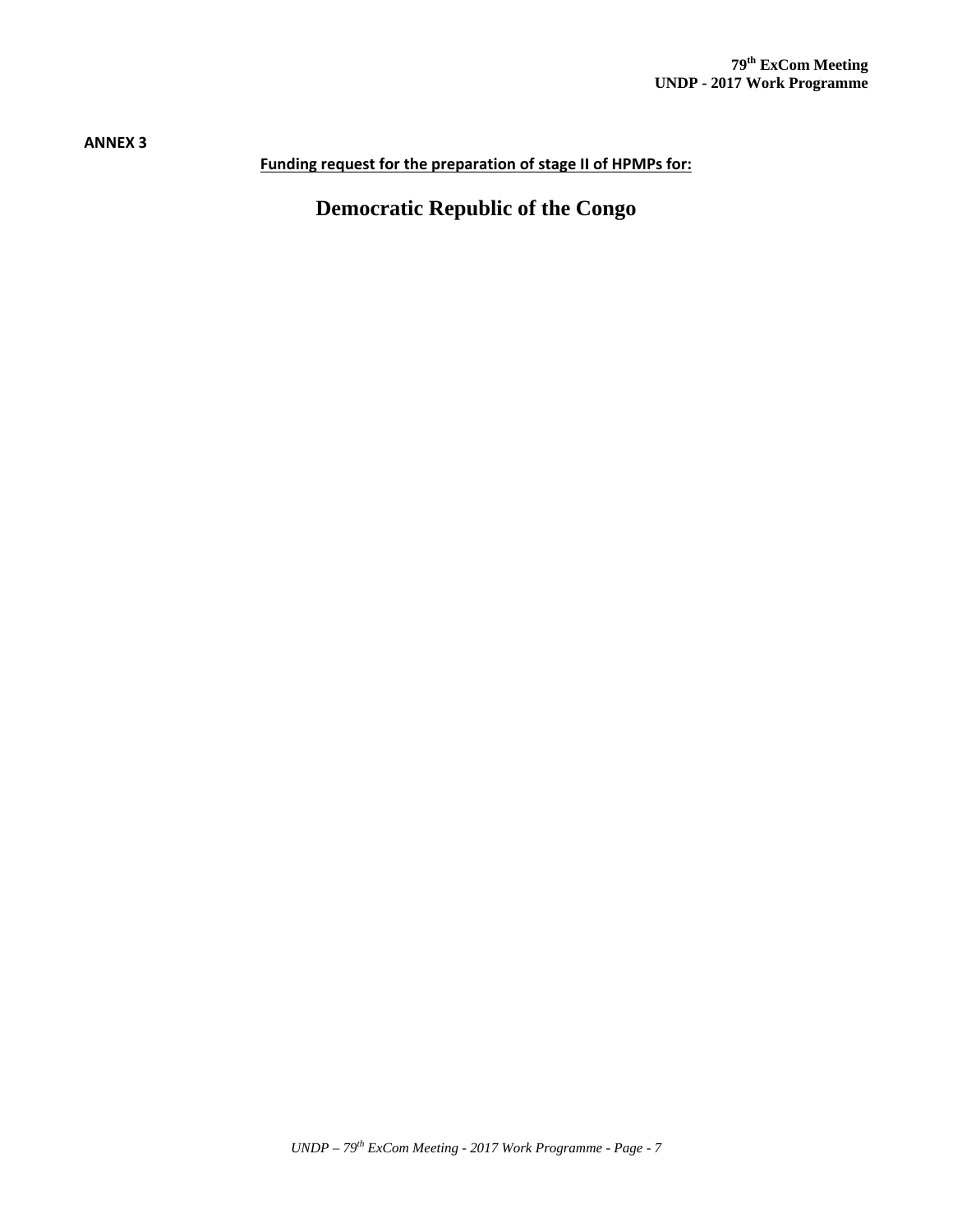## **Funding Request for the Preparation of Stage-II HCFC Phase-out Management Plan of The Democratic Republic of Congo (DRC) By: UNEP & UNDP**

### **Background**

The Executive Committee of the Multilateral Fund for the Implementation of the Montreal Protocol, at its 63<sup>rd</sup> Meeting held in Montreal in April 2011, approved stage I of the HCFC phase-out management plan (HPMP) for DRC for the period 2011 to 2015 to reduce HCFC consumption by 10 per cent of the baseline, at the amount of:

- US \$235,000, plus agency support costs of US \$30,550 for UNEP;

- US \$240,000 plus agency support costs of US \$21,600 for UNDP.

The Government of DRC committed to the following control measures with the support of funding and technical assistance from the Multilateral Fund and implementing agency:

> Freeze the consumption of HCFCs in 2013 to the agreed baseline figure. Reduce consumption of HCFCs by 10% from 2015.

The HPMP for the Democratic Republic of the Congo was approved based on the estimated baseline at the time of submission (58 ODP tonnes of HCFC-22). The Government has agreed to establish as its starting point for sustained aggregate reduction in HCFC consumption the baseline of 58 ODP tonnes. The established baseline for the country is now 66.21 ODP tonnes. The Democratic Republic of the Congo requested a revision of the reported consumption of HCFC-22 in 2009 from 890 MT (48.95 ODP tonnes) to 1,014.98 MT (55.82 ODP tonnes). The request for the revision of the baseline submitted by the Democratic Republic of the Congo was reviewed during several meetings of the Implementation Committee (46 to 49). MOP Decision XXV/13 noted that "[...] the Democratic Republic of the Congo […] [has] presented sufficient information, in accordance with decision XV/19, to justify their requests for the revision of their consumption data for hydrochlorofluorocarbons for 2009 [...] which are part of the baseline for parties operating under paragraph 1 of Article 5.

The approved HPMP Stage I preparation funds have been fully used, and it is confirmed that there is no balance remaining.

The endorsement from the Government for the request of the Stage-II HPMP preparation has been received.

### **Progress in the implementation of the Stage-I (brief information)**

|           | <b>Activity</b>                                                                                                    | <b>Progress In Implementation</b>                                                                                                                                                                                                                                                                 |
|-----------|--------------------------------------------------------------------------------------------------------------------|---------------------------------------------------------------------------------------------------------------------------------------------------------------------------------------------------------------------------------------------------------------------------------------------------|
|           | Legislation                                                                                                        |                                                                                                                                                                                                                                                                                                   |
|           | Introduction of ODS import monitoring<br>in the curricula of all customs schools;                                  | License and Quota systems in place which currently<br>restrict imports and exports of HCFC. The "Office<br>Congolais du Contrôle" in charge of the control of all<br>imports in DRC has integrated an Ozone Module<br>including the control of ODS and ODS-based<br>equipment into its curricula. |
| 2         | Capacity Building                                                                                                  |                                                                                                                                                                                                                                                                                                   |
| Tranche 1 | Customs officers training programme to<br>enhance the surveillance of import of<br>HCFCs and HCFC based equipment; | A training workshop for twenty trainers was<br>organized. Also, five workshops for 120 customs<br>officers and inspectors were completed.<br>Five<br>refrigerant identifiers were<br>purchased and used during the customs training<br>workshops.                                                 |
| Tranche 2 | Continuation of training programme for                                                                             | A total of eighty five (85) customs<br>other<br>and                                                                                                                                                                                                                                               |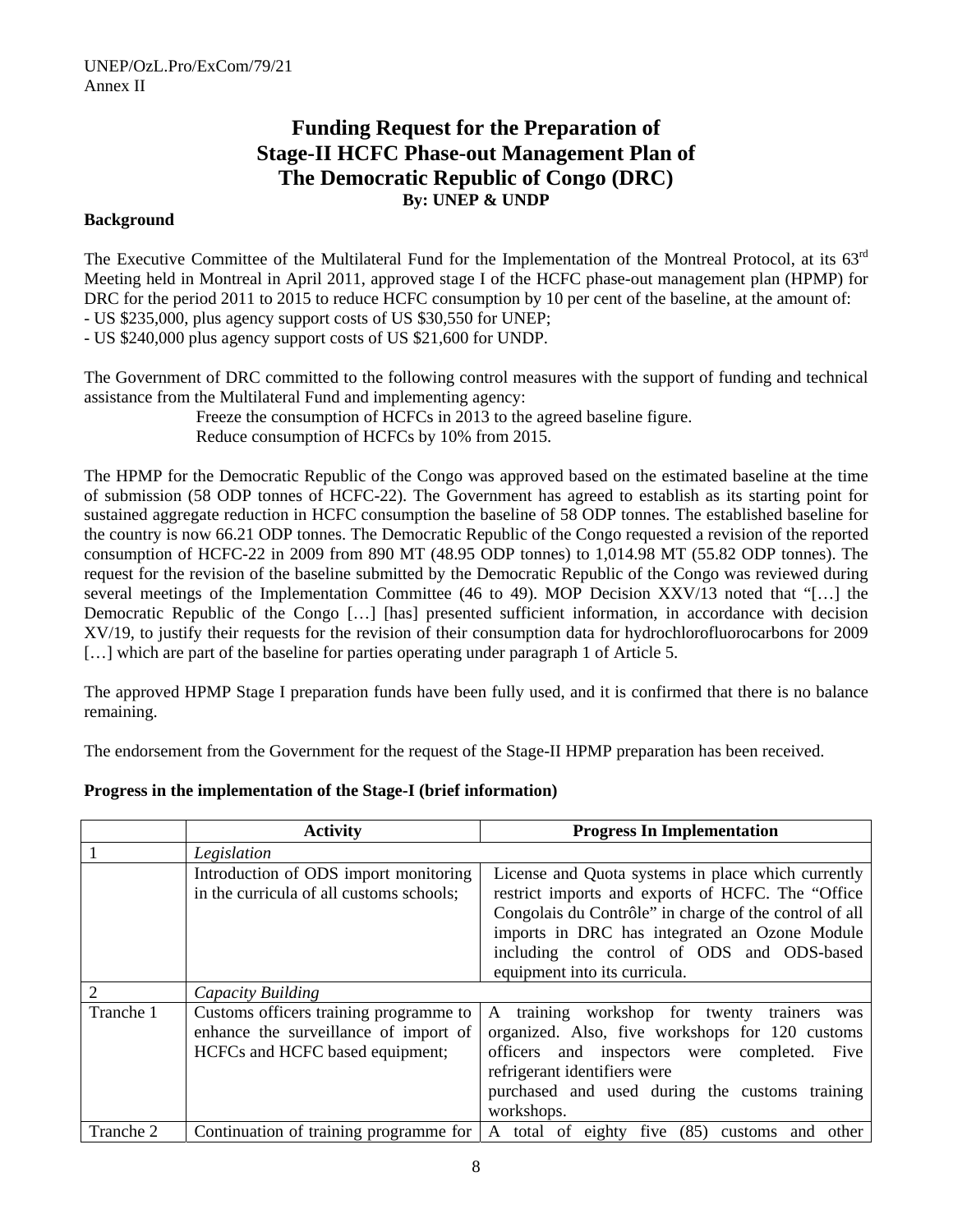|                                   | <b>Activity</b>                                                                                                                                                                                                          | <b>Progress In Implementation</b>                                                                                                                                                                                                                                                                                                                                                                                                                     |
|-----------------------------------|--------------------------------------------------------------------------------------------------------------------------------------------------------------------------------------------------------------------------|-------------------------------------------------------------------------------------------------------------------------------------------------------------------------------------------------------------------------------------------------------------------------------------------------------------------------------------------------------------------------------------------------------------------------------------------------------|
|                                   | customs and enforcement officers                                                                                                                                                                                         | enforcement officers were trained on control and<br>identification of ODS and ODS-based equipment<br>including HCFCs and HCFC-based equipment.                                                                                                                                                                                                                                                                                                        |
| Tranche 1                         | Training of service technicians in good<br>refrigeration practices including the use<br>of hydrocarbon technologies in close<br>cooperation with the refrigeration<br>association in the country.                        | A training workshop for twenty five (25) trainers was<br>completed.<br>These trainers have provided training to ninety four<br>(94) additional technicians with the main goal of the<br>training workshops to equip refrigeration technicians<br>with knowledge and necessary skills in good<br>refrigeration<br>practices<br>and<br>in<br>hydrocarbon<br>technologies.                                                                               |
| Tranche 2                         | Continuation of the training of service<br>technicians in good refrigeration<br>practices including the use of<br>hydrocarbon technologies in close<br>cooperation with the refrigeration<br>association in the country. | An additional sixty (60) technicians were trained in<br>good refrigeration practices including the use of<br>hydrocarbon technologies during the 2 training<br>workshops that were organized by the NOU in<br>cooperation with the industry association.                                                                                                                                                                                              |
| 3                                 | Investment project                                                                                                                                                                                                       |                                                                                                                                                                                                                                                                                                                                                                                                                                                       |
| Tranche 1                         | Provision<br>Equipment<br>of<br>and<br>Reinforcement of 4 Training centres                                                                                                                                               | Equipment received and distributed to 4 training<br>centres of excellence (INPP Kinshasa, ITP N'Galema,<br>ITI N'Djili and the ACROPOF, i.e. the refrigeration<br>A survey of the<br>Association).<br>refrigeration<br>professionals was also completed, accounting for ca.<br>6,000 technicians in the country                                                                                                                                       |
| Tranche 2                         | Provision<br>of<br>Equipment<br>new<br>and<br>Reinforcement<br>of $4$<br>new<br>Training<br>centres                                                                                                                      | Equipment received and distributed to 4 new training<br>centres of excellence $-$ as per the modification of the<br>targets approved at ExCom 70, this was completed in<br>lieu of commercial refrigeration end user programme<br>and local filling facility development. - Two<br>publications will be printed and widely distributed:<br>Results of national survey on refrigerant uses<br>in DRC<br>Manual for importers and users of refrigerants |
| $\overline{4}$                    | Monitoring, evaluation of implementation of the HPMP                                                                                                                                                                     |                                                                                                                                                                                                                                                                                                                                                                                                                                                       |
| Tranches<br>$\mathbf{1}$<br>and 2 | Monitoring and evaluation                                                                                                                                                                                                | The NOU recruited two consultants (1 refrigeration<br>expert and 1 customs expert) in addition to the<br>existing NOU team to assist in the monitoring of the<br>effective implementation of all the HPMP activities<br>and collect accurate data for both tranches.<br>Consultants provided to the NOU reports on the<br>implementation of the HPMP.                                                                                                 |

## **Overarching Strategy**

The overarching strategy that DRC expects to implement assumes that new commercially viable refrigeration and, in particular, air-conditioning technologies that use zero-ODP and low-GWP refrigerants in energy efficient equipment will become available in the coming decade.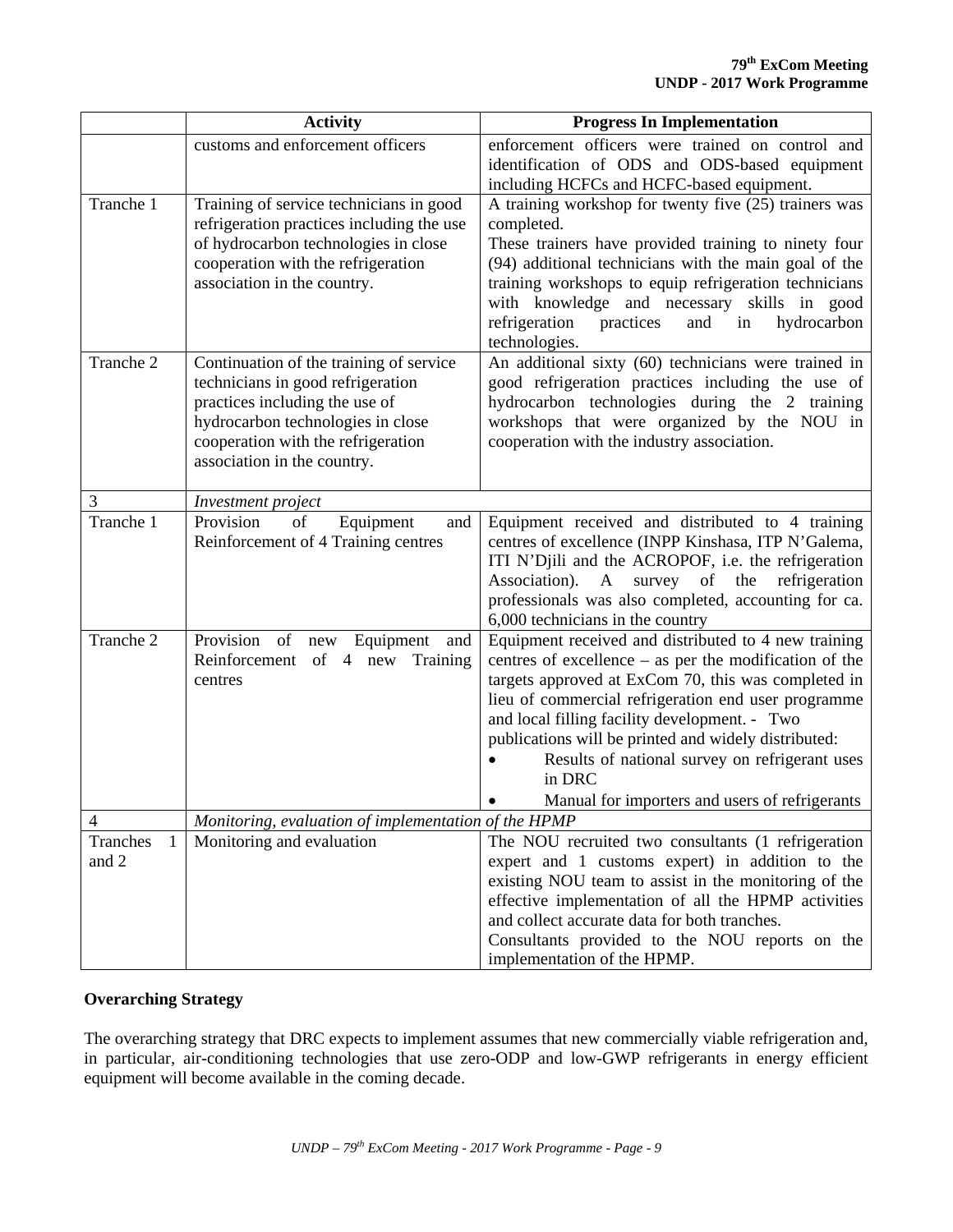UNEP/OzL.Pro/ExCom/79/21 Annex II

The overarching strategy will be based on strengthening the implementation of the existing quota and licensing system and technical capacity building of trainers and technicians, to support appropriate technology choices.

### **HCFC Consumption**

DRC has reported HCFC consumption for 2015 as 15.4 ODP Tonnes and estimated it preliminarily at 15 ODP Tonnes for 2016.

### **Information to be collected**

Information to be collected during the Stage-II HPMP preparation would include:

- The current HCFC quantities consumed by servicing workshop/end users and legally imported HCFCs under the licensing/quota system (update of Stage 1 survey);
- Analysis of the current situation and development trends;
- Inventory of the HCFC-based equipment especially for room air conditioners and commercial HCFC-based equipment;
- Feedbacks from national stakeholders on the possible set-up and enforcement method of a refrigeration servicing technicians certificate system, as well as other policy initiatives and technical interventions;
- Consideration of the need for additional actions for introduction of low-GWP alternatives to HCFCs into the country (standards, training, incentives);
- Estimate of market share of the HCFC-based equipment vs various alternative technologies to get a better understanding of how the ozone- and climate-friendly alternatives technologies are received.

### **Activities proposed for Stage II Preparation**

As requested by the Government, the HPMP stage II would be developed with assistance of UNEP, as leading agency, and UNDP, as cooperating agency. The proposed activities and budget are as per following:

| <b>Activities</b>                                                                                              | <b>Proposed</b> | <b>UNEP</b> | <b>UNDP</b> |
|----------------------------------------------------------------------------------------------------------------|-----------------|-------------|-------------|
|                                                                                                                | cost            |             |             |
| Survey of the HCFC servicing workshops, as well as<br>HCFC importers for the HCFC consumption                  | 30,000          | 30,000      |             |
| Survey of end users, importers of the HCFC-based<br>equipment to update the inventory of the HCFC<br>equipment | 5,000           |             | 5,000       |
| National review, discussion and consultation meetings<br>on the draft of Stage II HPMP                         | 10,000          | 10,000      |             |
| Consultant for the draft and finalization of stage II<br><b>HPMP</b>                                           | 25,000          | 10,000      | 15,000      |
| Total (USD) without PSC                                                                                        | 70,000          | 50,000      | 20,000      |

**Note:** All the preparation activities including the stakeholder consultations and finalization of the Stage-II HPMP will be conducted in an integrated manner for both UNEP- and UNDP-led components. Thus, the funding level of each activity is indicative and subject to changes based on the further discussion between the NOU, implementing agencies and the national stakeholders during the Stage-II preparation.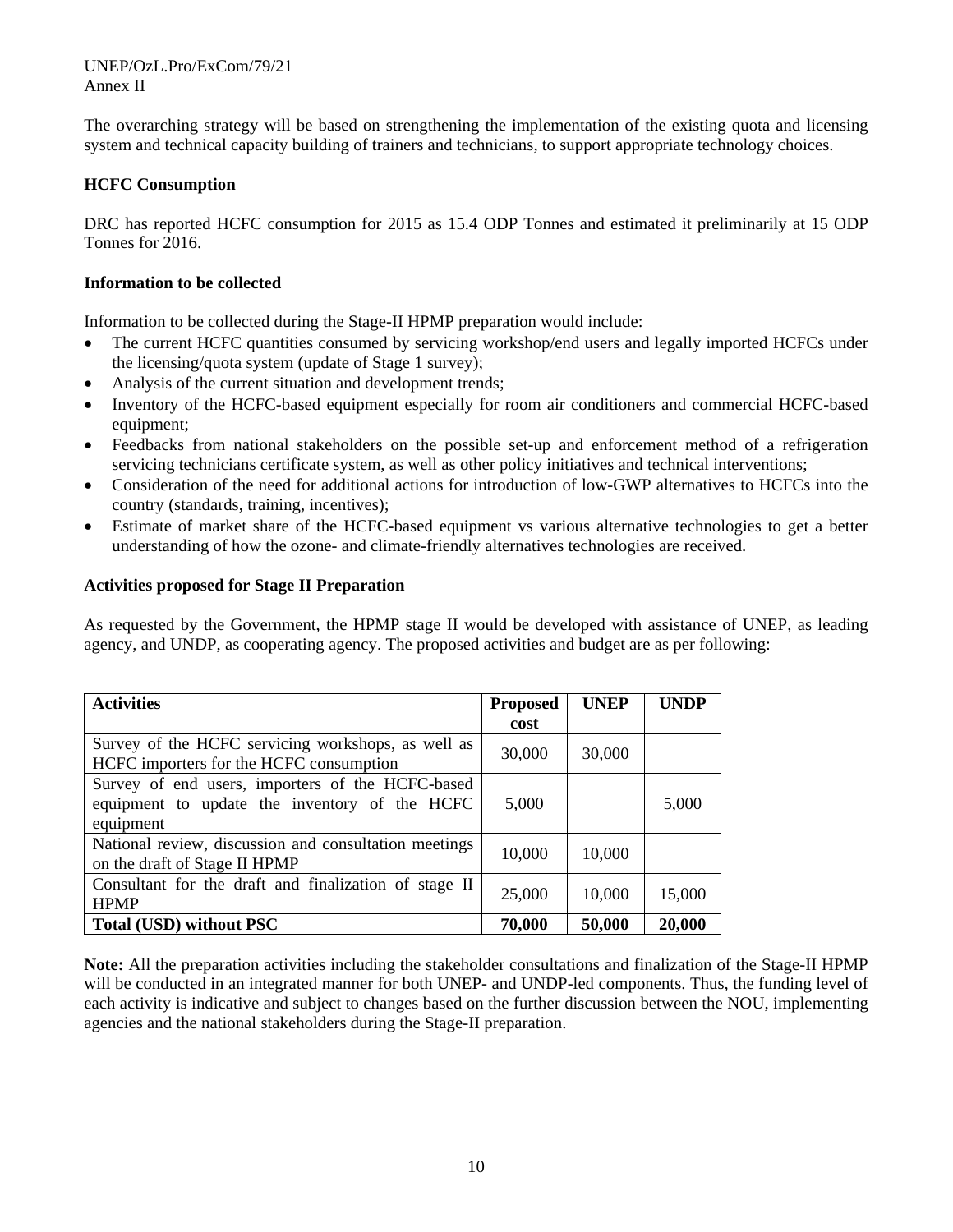## **Funding requests for the preparation of investments projects to phase down HFCs in:**

## **China (3 PRPs) Mexico (1 PRP)**

These PRPs are being submitted in response to the ExCom decision 78/3 (g).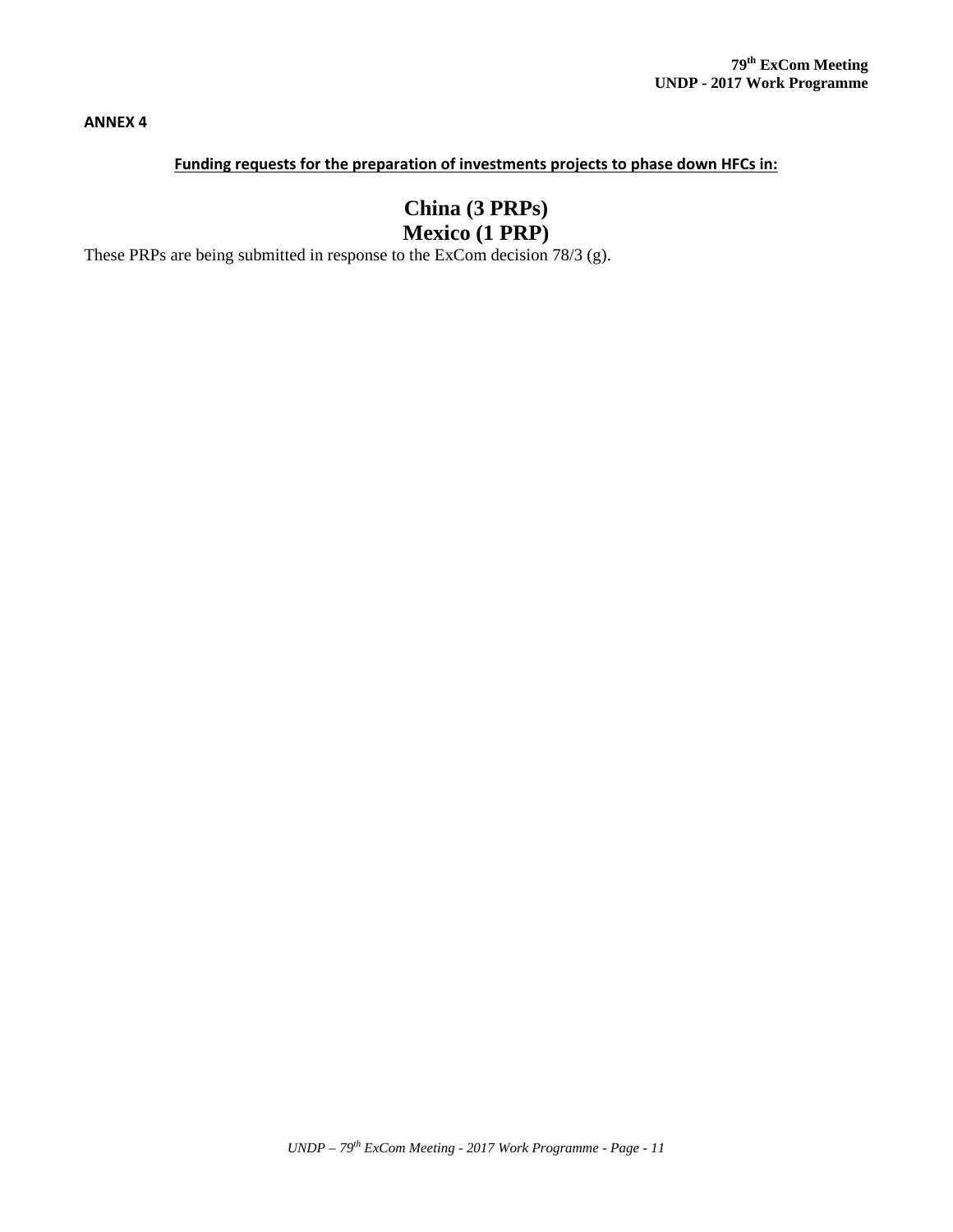UNEP/OzL.Pro/ExCom/79/21 Annex II

**Country: People's Republic of China** 

**Project Title: Air conditioning and production line optimization from HFC-134a to HFO-1234yf as refrigerant in a mobile air conditioning manufacturer** 

| <b>Lead Implementing Agency:</b>         | <b>UNDP</b>                                                                                                                 |  |  |  |
|------------------------------------------|-----------------------------------------------------------------------------------------------------------------------------|--|--|--|
| Sectors:                                 | <b>Mobile Air Conditioning</b>                                                                                              |  |  |  |
| <b>Project Duration:</b>                 | 12 months                                                                                                                   |  |  |  |
| <b>Preparation cost:</b>                 | <b>US \$30,000</b>                                                                                                          |  |  |  |
| <b>Implementing Agency Support Cost:</b> | <b>US\$ 2,100</b>                                                                                                           |  |  |  |
| <b>Total Cost of Project to MLF:</b>     | <b>US\$ 32,100</b>                                                                                                          |  |  |  |
| <b>National Coordinating Agency:</b>     | of<br>Office,<br><b>Ministry</b><br>Cooperation<br><b>Economic</b><br>Foreign<br><b>Environmental Protection (FECO/MEP)</b> |  |  |  |

# **=======================================================================**

### **Background and Introduction**

The Kigali Amendment was adopted by the 28<sup>th</sup> Meeting of Parties to the Montreal Protocol on 15 October 2016 in Kigali, Rwanda. Under the amendment, countries committed to cut the production and consumption of HFCs by more than 80 percent over the next 30 years. The ambitious phase down schedule will avoid more than 80 billion metric tons of carbon dioxide equivalent emissions by 2050—avoiding up to 0.5° Celsius warming by the end of the century.

HFC-134a (R134a) is a controlled substance listed in the Annex F under the Kigali Amendment. R134a with Global Warming Potential (GWP) of 1,430, is one of the major refrigerants that contributes to global warming and was used as an alternative to CFC-12 from early 2000's in A5 countries in mobile air conditioning. Due to lack of the low GWP alternatives and strict leakage control policy and measures in most of the A5 countries currently, the consumption of R134a in the MAC sector is quite significant including for the first charge in new cars and for servicing demand. The introduction of low GWP alternative and improvement of leakage control of MAC products will lead to the reduction of consumption of R134a.

R1234yf, with zero ODP and very low GWP (4), was introduced as one of the alternatives of R134a in MAC. It has similar thermal properties as R134a and can be used as direct replacement of R134a after optimization of the system. As early as 2009, SAE's development project "CRP1234" has concluded that R1234yf can be used as the next generation refrigerant.

However, R1234yf is expensive and is slightly flammable; thus, in order to reduce the cost of using R12334yf as a replacement refrigerant, as well as to improve the safety and efficiency of the refrigeration system, it is necessary to control refrigerant leakage of MAC products. In developed countries, there exists strict regulations on the annual leakage rate of refrigerant. United States requires that the leakage rate for single system not to exceed  $40g / year$ , whilst for double system the leakage rate shall not exceed  $60g / year$ . European regulations are even more stringent, the annual leakage rate shall not exceed more than  $15g / year$ .

Automotive air conditioning refrigerant leakage can be caused by different reasons; it can be divided mainly into external leakage and internal leakage. External leakage occurs mainly in the compressor, the pressure switch connection, the evaporator, the tank and the pipeline connection; internal leakage is mainly caused by the compatibility of the refrigerant and the lubricating oil. O**ptimization** of the MAC products for the use of low GWP alternative is needed.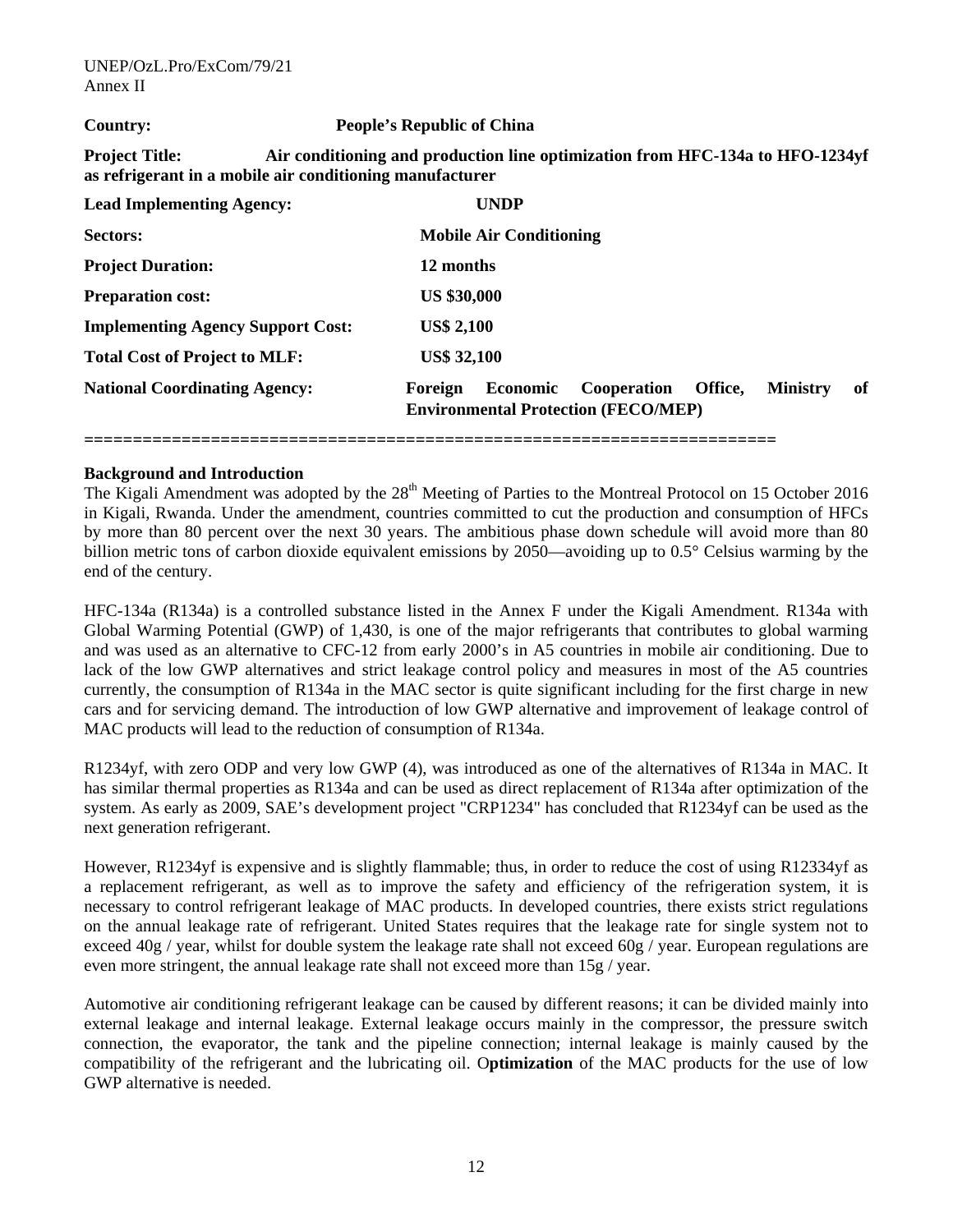China is now the biggest car market in the world with annual sales over 20 million units, therefore, consumes a considerable amount of R134a both on the manufacturing and servicing sector in MAC.

### **Project Objectives:**

- 1. To assess the cause and evaluate the current annual refrigerant leakage rate of the mobile air conditioning system; to assess the current level of annual leakage in mobile air conditioning system when R1234yf is used as refrigerant, including both internal leakage and external leakage, to gather demonstration data to propose an industry standards for mobile air conditioning system leakage.
- 2. To assess the performance of the AC system of using R1234yf as refrigerant after optimization to the AC products through introducing technological improvement.
- 3. Establish a production line for an optimized automotive air conditioning system.

### **Project Activities:**

- Establish mobile air-conditioning system refrigerant test protocol and internal leakage test protocol to assess the current rate of refrigerant leakage and cause of the leakage in domestic vehicles, and prepare an assessment report;
- Assess the current rate of leakage, the annual leakage quantities when R1234yf is used as replacement refrigerant in automotive air-conditioning refrigeration system, and identify the cause of the leakage;
- Assess the performance of AC system using R1234yf and identify the necessary technological improvement measures;
- Based on the findings above, optimize the design of the automotive air conditioning system;
- Establish an optimized production line for the improved automotive air conditioning systems, generate demonstration data as basis to propose R134a and R1234yf Refrigerant Leakage Standard.

### **Research Progress and Stage Results**

### **Stage 1:**

- Set up automotive air conditioning system refrigerant leakage test protocol and internal leakage test protocol using SAE J2727 standard and JIS-K211 standard to test existing system on external and internal refrigerant leakage level, to assess the existing R134a system refrigerant leakage rate;
- Use R1234yf as replacement refrigerant for R134a and to assess the R1234yf system refrigerant performance and leakage rate;
- Stage results: R134a and R1234yf system refrigerant performance and leakage analysis report.

### **Stage 2:**

- Through results of the test protocol performed on the R1234yf system, identify points of refrigerant leakage;
- Through the compatibility test to determine the compatibility of different lubricants and R1234yf refrigerant, determine the quantities of refrigerant leakage and identify the best lubricants compatible with R1234yf refrigerant;
- Optimize the design of R134a and R1234yf air-conditioning system to achieve reduction in the rate of refrigerant leakage and improve the performance of the system after the conversion;
- Stage results: optimized R134a and R1234yf system design.

### **Stage 3:**

- Convert a production line to produce the optimized mobile air-conditioning system and establish a set of design and production specifications;
- Gather demonstration data as basis to propose a national standard on R134a and R1234yf refrigerant leakage;
- Stage results: the transformation and establishment of an optimized mobile air-conditioning system that generates demonstration data, and the finalization of a draft document to establish sector standard.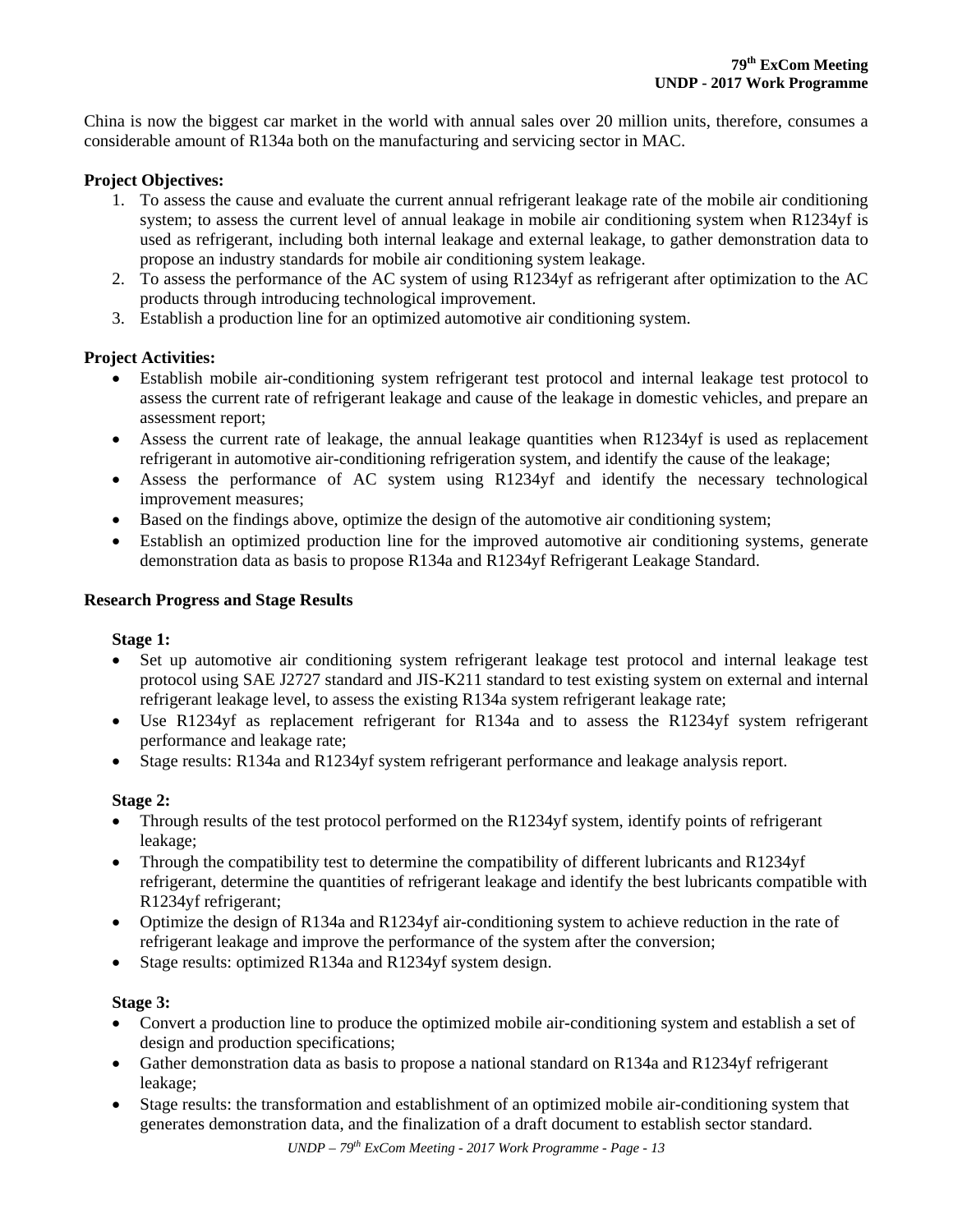### **Estimated budget of full project proposal: TBD**

### **Partnership**

Shanghai Jiao tong University Institute of Automotive Engineering and Nanjing Xiezhong Auto-Airconditioner (Group) Co., Ltd. will jointly carry out the activities of analysis and assessment, and optimization of the MAC products and production line in this project.

## **Funding for preparation: US \$30,000**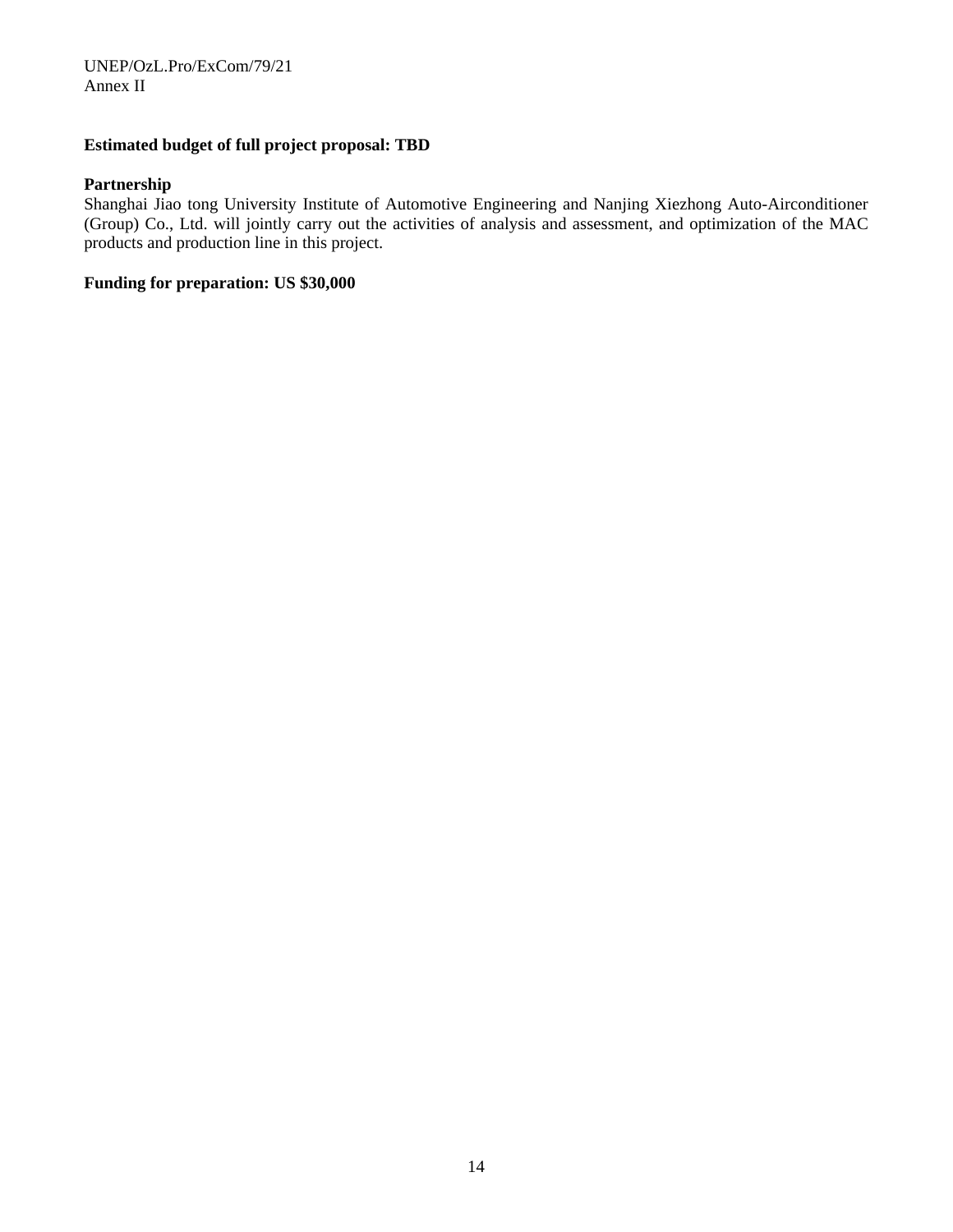**COUNTRY:** People's Republic of China **PROJECT TITLE**: Preparation project for Conversion from HFC-245fa to HFO as a foam agent in a refrigerator manufacturer **INTERNATIONAL IMPLEMENTING AGENCY:** UNDP **PROJECT DURATION:** 12 months **PROJECT COSTS:** US\$ **30,000 IMPLEMENTING AGENCY SUPPORT COST:** US\$ 2,100 (7%) – UNDP **TOTAL COST OF PROJECT TO MLF: US\$ 32,100** 

### **NATIONAL COORDINATING AGENCY: MEP/FECO OF CHINA**

### **Background**

- 1. In China, cyclopentane (C5) and HCFC-141b, as the foaming agents, were adopted to replace CFC-11 by the domestic refrigerator industry during the period from 1995 to 2007. Thanks to the implementation of HCFCs phase-out plans in China, HCFC-141b has been almost phased out in the domestic refrigerator sector in recent years. However, HFC-245fa was introduced to replace HCFC-141b to improve the insulation performance to meet the upgrade of energy efficient standard in China. In recent years, the volume of domestic refrigerators adopting HFC-245fa is increased more than 30% annually. It is estimated that approximately 7,000 tons of HFC-245fa is consumed in domestic refrigerator sector in 2016. Now, HFC-245fa, similar with cyclopentane (C5), has become the major foaming agent in the domestic refrigerator industry in China, and it is estimated that the demand of HFC-245fa will be increased rapidly in the future due to the energy efficient standard becoming more and more strict in the future and in the industry development.
- 2. Since around the year 2011, some domestic refrigerator companies have started to study the use of C5+HFOs foaming technology and commercialized some products in the last 2 years. However, the market share of domestic refrigerator with C5+HFOs is very low in China due to the higher cost compared with HFC-245fa and C5 technology.
- 3. China is the largest country to produce domestic refrigerator in the world and 70 million units of domestic refrigerators were produced in 2016. The Kigali Amendment of the Montreal Protocol agreed to phase down HFCs will pose a big challenge to China's domestic refrigerator industry due to its huge size and accordingly the huge demand for HFC-245fa.
- 4. The proposed project is expected to be designed to encourage the use of C5+HFOs technology as foaming agent in domestic refrigerator industry. It will focus on removing or mitigating the barriers for using this non-HFCs technology in this sector. This project will play an exemplary role in phasing-down the huge size HFCs consumed in this sector in China.
- 5. Moreover, this proposed project is expected to facilitate the country and industries to adopt non-HFCs technologies, as well as to assist the country to explore the efficient management mechanism on phasing down HFCs as foaming agent. This project will provide valuable references for the country and industry to control HFCs to meet the target of the Kigali Amendment in the future.

### **Objective of the project**

- 6. Given the situation of China's domestic refrigerator industry and the HFC-245fa consumption, the goals of this proposed project are shown as follow:
	- $\checkmark$  To convert one production line for manufacturing domestic refrigerator from using HFC-245fa to adopting C5+HFOs as foaming agent in a beneficial manufacturer;
	- $\checkmark$  To collect the information of ICC, IOC and energy efficiency data of the conversion and share the experiences with other related industries in China and with the Ex.Com.

### **Brief introduction of the beneficiary company**

*UNDP – 79th ExCom Meeting - 2017 Work Programme - Page - 15*  7. In the process of preparing this project concept, UNDP had consulted with relevant governmental agencies in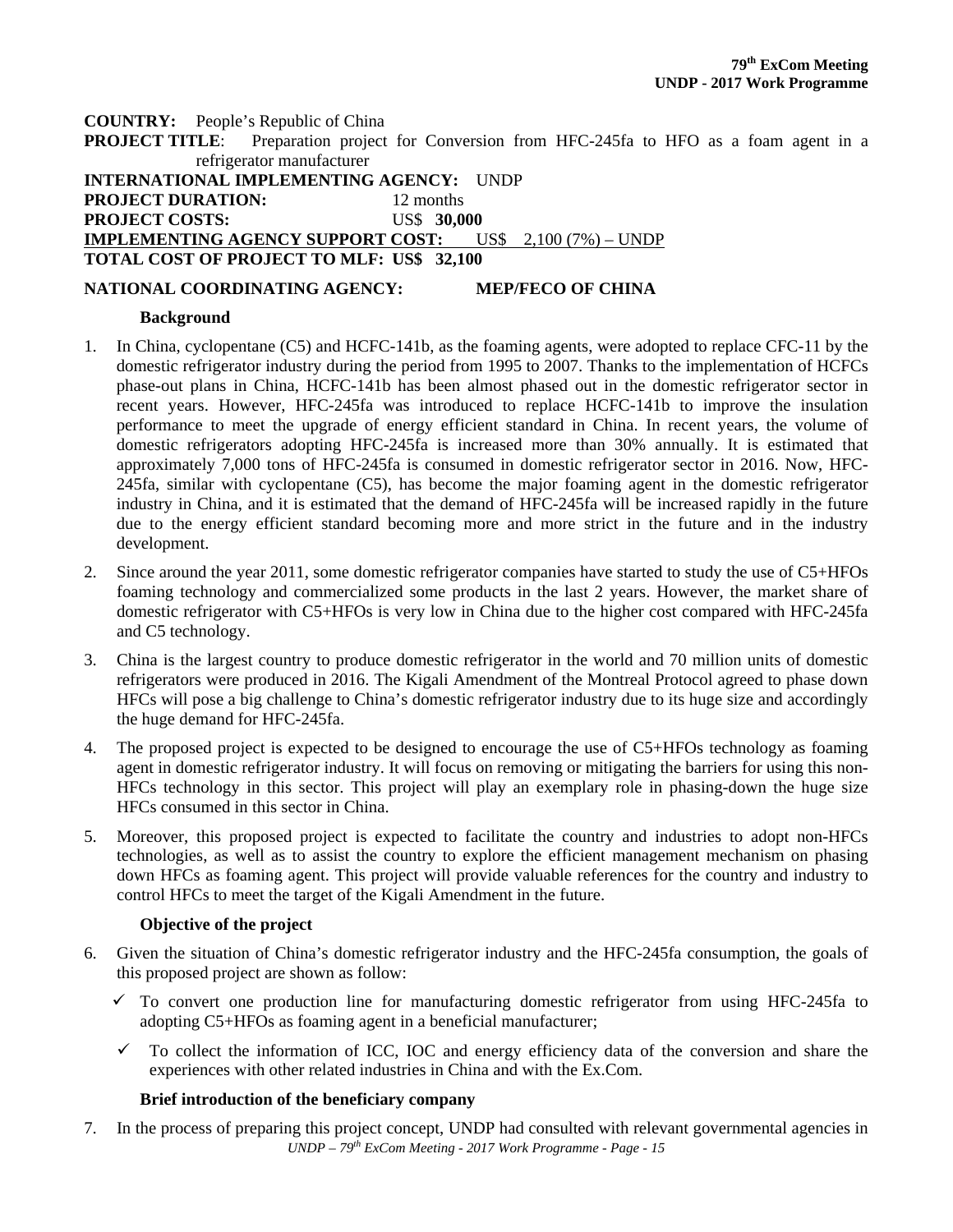China and the association CHEAA on the matter of choosing the beneficiary company. Considering the R&D capacity and basic capacity on using C5+HFOs technology, it is proposed that Hisense-Kelon Co., Ltd. To be selected to develop the demo production line as conversion activity. Hisense-Kelon Co., Ltd. is part of the Hisense Group, it is established in 1984 and is a major domestic refrigerator manufacturer in China. Hisense-Kelon has 5 manufacturing factories for domestic refrigerator with annual production capacity of 12.6 million units.

8. It is estimated that 1,200 tons of HFC-245fa is consumed by Hisense-Kelon to manufacture domestic refrigerators. Approximately 200 tons of HFC-245fa will be phased out by this project. It should be noted that the data is estimated and the exact data will be collected during the preparation of the full project proposal.

### **Project activities**

- 9. To meet the targets of this proposed project, the following activities are designed:
	- $\checkmark$  A demo project of conversion of the domestic refrigerator production line from HFC-245fa to C5+HFOs as foaming agent in the selected company;
	- $\checkmark$  Research on technical formulation of C5+HFOs as foaming agent in domestic refrigerator with costeffectiveness and tests on insulation performance of C5+HFOs as foaming agent;
	- $\checkmark$  Preliminary roadmap to phase down HFC-245fa in the domestic refrigerator sector in China;
	- $\checkmark$  Summary of the experiences gained by the demo conversion project, as well as the management on controlling HFC-245fa in domestic refrigerator sector;
	- $\checkmark$  Dialog between the domestic refrigerator manufacturers and HFOs suppliers to communicate on the technical demands;
	- $\checkmark$  One workshop will be organized to share the technology experiences gained by the demo projects.

### **Budget for preparing the project document:**

10. USD 30,000 is requested for the preparation of the project document on the Demo-Project for converting from HFC-245fa to C5+HFOs in domestic refrigerator industry in China.

| No. | <b>Budget description</b>                          | <b>Budget (US \$)</b> |
|-----|----------------------------------------------------|-----------------------|
| 1.  | National experts                                   | 8,000                 |
| 2.  | Information collection, consolidation and analysis | 5,000                 |
| 3.  | Travels                                            | 6,000                 |
| 4.  | Meeting/workshop                                   | 7,000                 |
| 5.  | Documentation and information materials            | 4,000                 |
| 6.  | <b>Total</b>                                       | 30,000                |

### **Schedule**

| No.                    | <b>Activities</b>                                 | 2017 |    | 2018 |  |
|------------------------|---------------------------------------------------|------|----|------|--|
|                        |                                                   | O3   | 04 |      |  |
| Project Start-up       |                                                   |      |    |      |  |
|                        | <b>ExCom Project Approval</b>                     |      |    |      |  |
|                        | Receipt of Funds                                  |      |    |      |  |
|                        | Project/Grant Signature                           |      |    |      |  |
| Project Implementation |                                                   |      |    |      |  |
| 4.                     | Information collection and related survey on-site |      |    |      |  |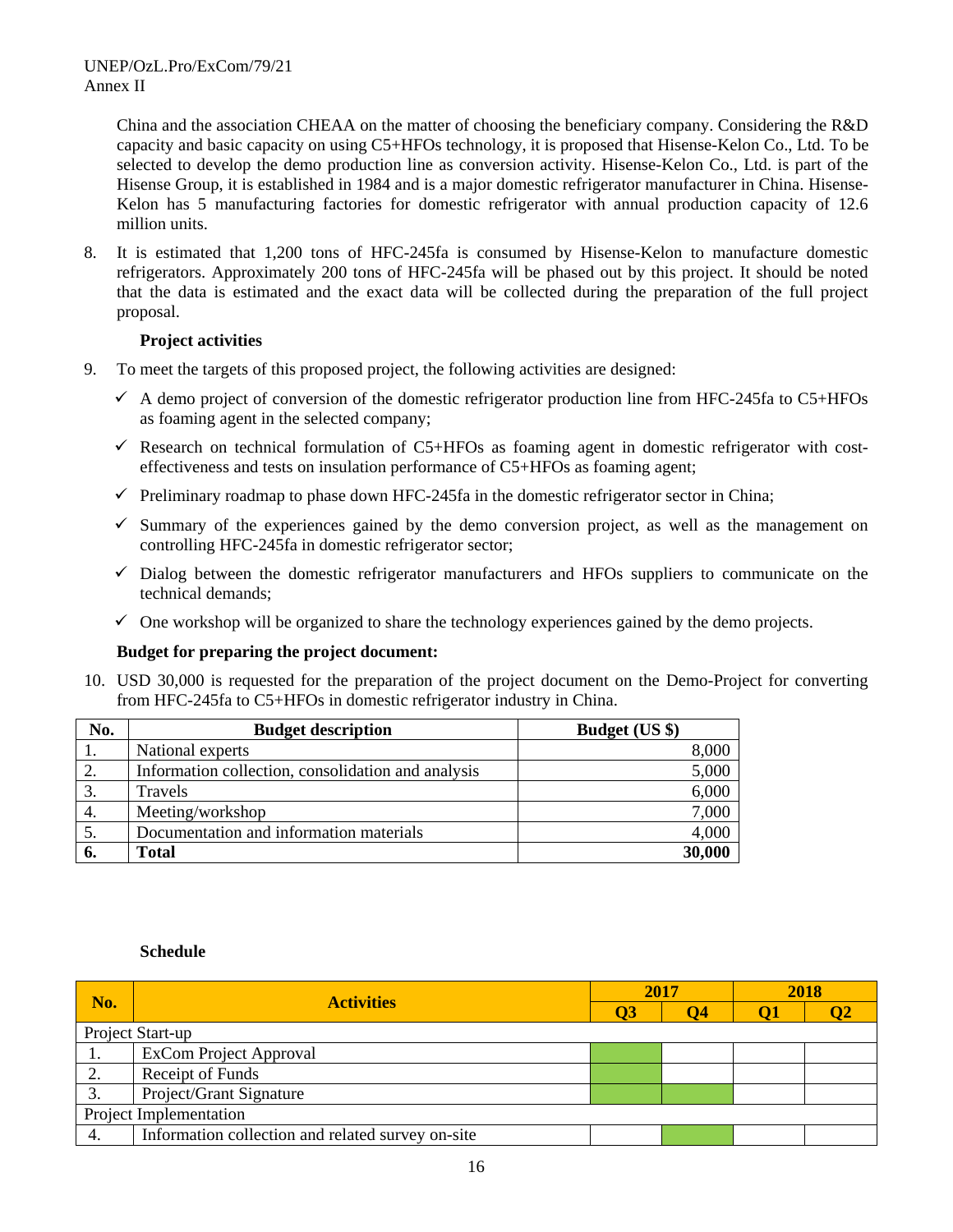| No.        | <b>Activities</b>                                       | 2017 | 2018 |  |  |
|------------|---------------------------------------------------------|------|------|--|--|
|            |                                                         |      |      |  |  |
|            | Meeting with the beneficial company and related parties |      |      |  |  |
| $\sigma$ . | Draft the project document                              |      |      |  |  |
|            | Review process                                          |      |      |  |  |
|            | Finalize the document and submission to the ExCom       |      |      |  |  |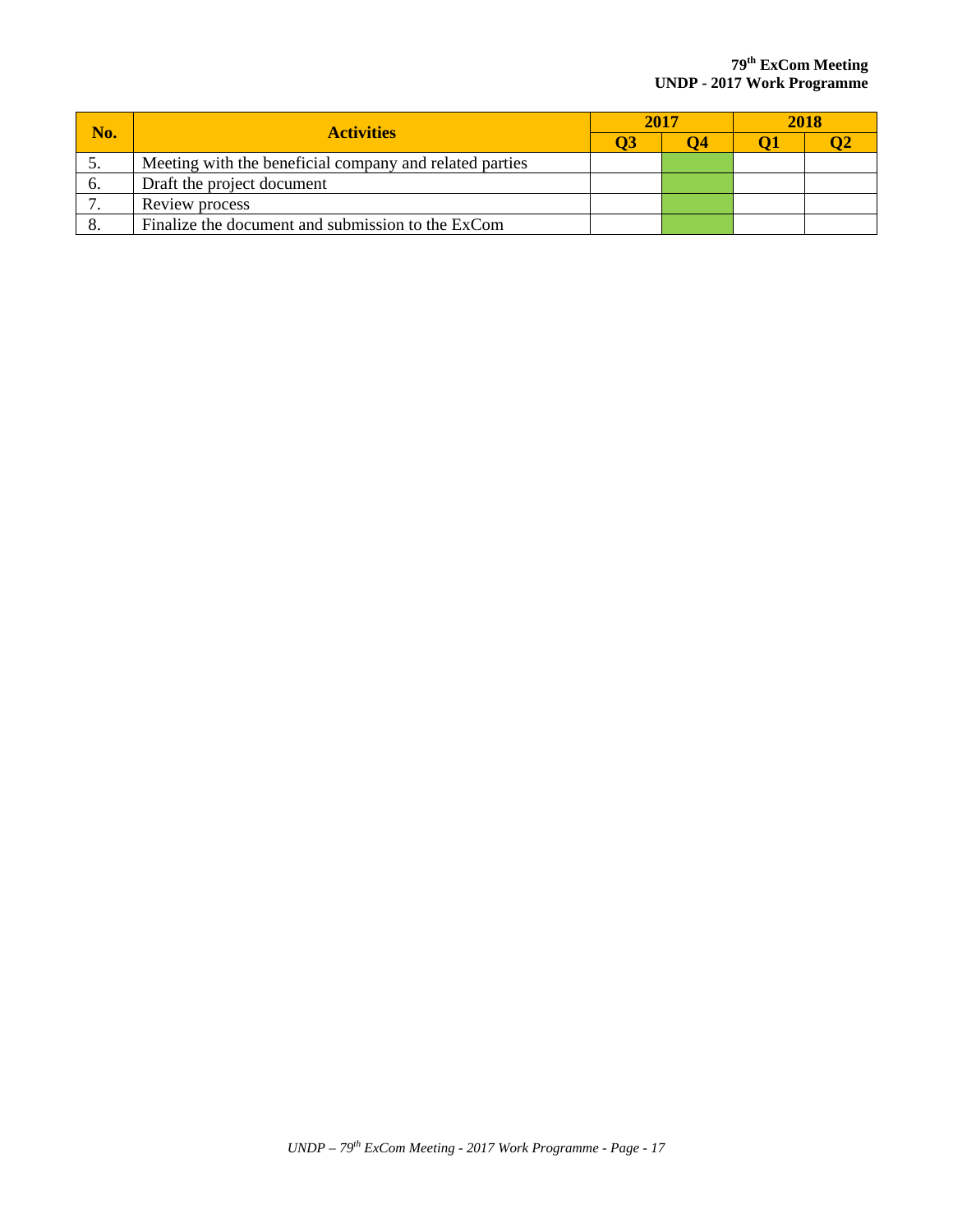UNEP/OzL.Pro/ExCom/79/21 Annex II

**COUNTRY:** People's Republic of China **PROJECT TITLE**: Preparation project for Conversion from HFC-134a to HC-290 in a freezer manufacturer **INTERNATIONAL IMPLEMENTING AGENCY:** UNDP **PROJECT DURATION:** 12 months **PROJECT COSTS:** US\$ **30,000 IMPLEMENTING AGENCY SUPPORT COST:** US\$ 2,100 (7%) – UNDP **TOTAL COST OF PROJECT TO MLF: US\$ 32,100** 

## **NATIONAL COORDINATING AGENCY: MEP/FECO OF CHINA**

### **Background**

- 1. At the 28th meeting of the Montreal Protocol, the Parties agreed to phase down HFCs by adopting an amendment of the Protocol naming the Kigali Amendment.
- 2. In China, HFCs were introduced as alternatives to CFCs and HCFCs in several sectors, such as residential and commercial air conditioner industry, domestic and commercial refrigeration sector. China is the biggest production and consumption country of Ozone Depleting Substances in all A5 countries. It can be estimated that China possibly is in similar situation in terms of HFCs consumption. If there is no plan developed to encourage the industries to the roadmap of non-HFCs technologies at the same time of HCFCs phase-out, it can be predicted that the cost will be multiplied in order to control HFCs consumption in China in future.
- 3. The domestic freezer sector in China had the production volume of around 19 million units in 2016 and HFC-134a is one kind of refrigerant used in the sector. However, its consumption is not too large as compared with other sectors. It will thus make it a little easier to develop plans to control HFCs when the country does not establish the management system and capacity on handling this issue. Additionally, some companies have the willingness to replace HFC-134a with HC-290 due to HC-290's excellent cooling performance in domestic freezer products in recent years. However, the market penetration of domestic freezer with HC-290 is very low now without the relevant incentive being put in place.
- 4. Thus, it is the right industry that we can target to develop the project to demonstrate the production line conversion from HFCs to non-HFCs as refrigerants and the relevant management mechanism for the country.
- 5. This proposed project selected the domestic freezer industry in China to design the suitable activities for the conversion. This project will promote efforts to control HFCs in this domestic freezer industry, and will deliver an important signal for HFCs phase-down trend to fulfill the obligation of the Kigali Amendment.

### **Objective of the project**

- 6. Given the situation of China's domestic freezer and HFC-134a consumption, the goals of this proposed project are set out as below:
	- $\checkmark$  To convert one production line for manufacturing domestic freezer from using HFC-134a to adopting HC-290 in the beneficial manufacturer;
	- $\checkmark$  To convert one production line for manufacturing compressors from HFC-134a to HC-290 in a selected company;
	- $\checkmark$  To collect the information of ICC, IOC and energy efficiency data of the conversion and to identify the barrier of the conversion.
	- $\checkmark$  To disseminate the experience and knowledge gained.

### **Brief introduction of the beneficiary company**

7. After consultation with MEP/FECO and CHEAA, it is proposed that Qingdao Haier Freezer Co., Ltd. would be selected to develop the demo production line's conversion activity. Qingdao Haier Freezer Co., Ltd., which belongs to the Haier Group, is established in 2001 and is the biggest domestic freezer manufacturer in China. They have 3 manufacturing factories for domestic freezer with annual production capacity of 7 million units.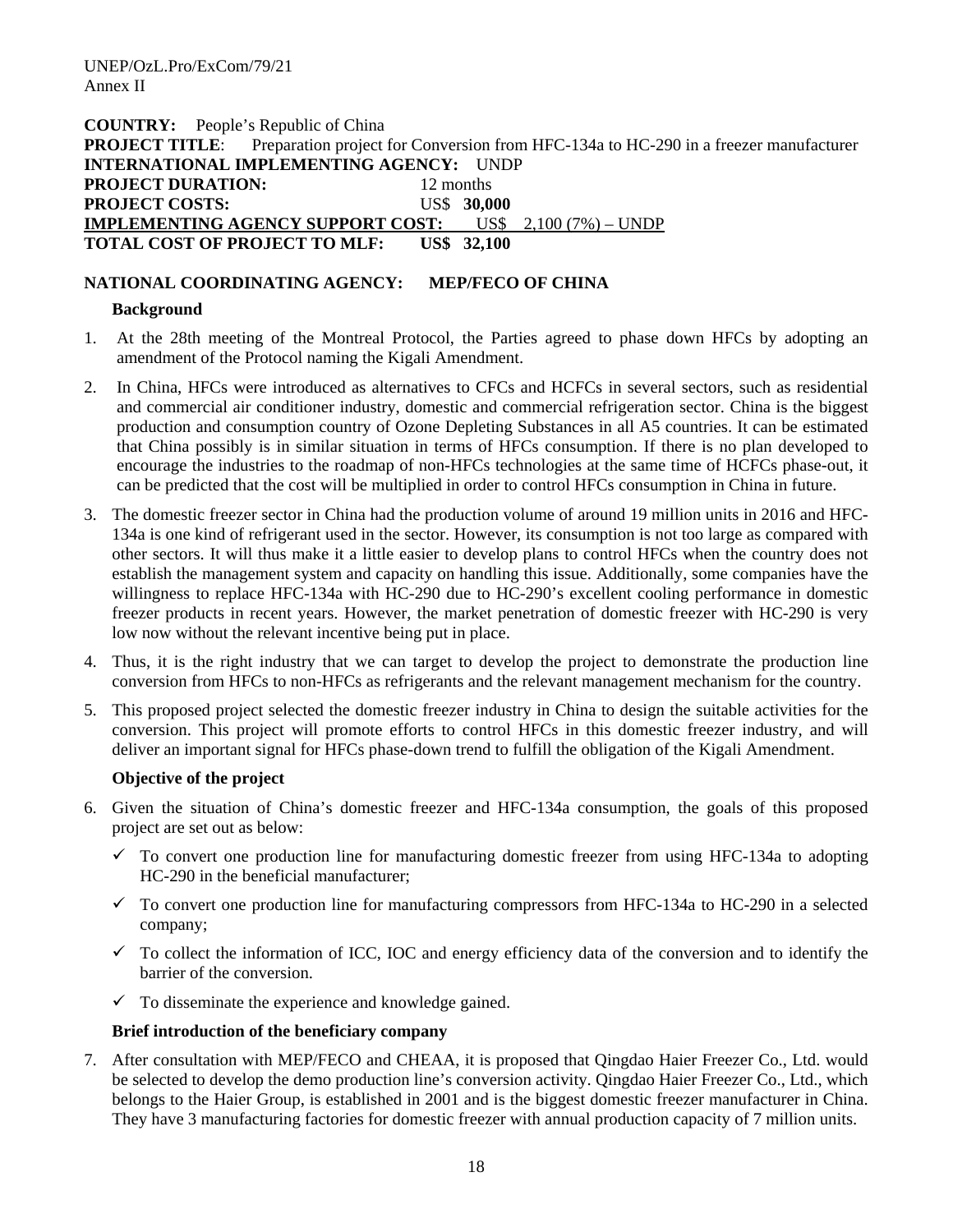8. It is estimated that approximately 50 tons of HFC-134a will be phased out by this project. It should be noted that the data is estimated and the exact data will be collected during the period of preparing the project document.

### **Project activities**

- 9. To meet the targets of this proposed project, the following activities are designed:
	- $\checkmark$  A demo project on the conversion of the freezer production line from HFC-134a to R290 in a selected company;
	- $\checkmark$  Accordingly, a demo project of the conversion of the compressor production line from HFC-134a to HC-290 in a selected company;
	- $\checkmark$  Research and development on domestic freezer and compressor using HC-290;
	- $\checkmark$  Research on revising the related safety standards for using HC-290 in freezer product;
	- $\checkmark$  Summary of the experience gained by the demo conversion projects, as well as the management on controlling HFC-134a in the domestic freezer sector;
	- $\checkmark$  One workshop will be organized to share the technology experiences gained by the demo projects.

### **Budget for preparing the project document**

10. USD 30,000 MLF fund is requested for the preparation of the project document for converting from HFC-134a to HC-290 in the domestic freezer industry in China.

| No. | <b>Budget description</b>                          | <b>Budget (US \$)</b> |
|-----|----------------------------------------------------|-----------------------|
|     | National experts                                   | 8,000                 |
| 2.  | Information collection, consolidation and analysis | 5,000                 |
| 3.  | <b>Travels</b>                                     | 6,000                 |
| 4.  | Meeting                                            | 7,000                 |
|     | Documentation and information materials            | 4,000                 |
|     | <b>Total</b>                                       | 30,000                |

### **Schedule**

| No. | <b>Activities</b>                                       | 2017      |                | 2018     |           |
|-----|---------------------------------------------------------|-----------|----------------|----------|-----------|
|     |                                                         | <b>O3</b> | O <sub>4</sub> | $\Omega$ | <b>O2</b> |
|     | Project Start-up                                        |           |                |          |           |
| 9.  | <b>ExCom Project Approval</b>                           |           |                |          |           |
| 10. | Receipt of Funds                                        |           |                |          |           |
| 11. | Project/Grant Signature                                 |           |                |          |           |
|     | Project Implementation                                  |           |                |          |           |
| 12. | Information collection and related survey on-site       |           |                |          |           |
| 13. | Meeting with the beneficial company and related parties |           |                |          |           |
| 14. | Draft the project document                              |           |                |          |           |
| 15. | Review process                                          |           |                |          |           |
| 16. | Finalize the document and submission to the ExCom       |           |                |          |           |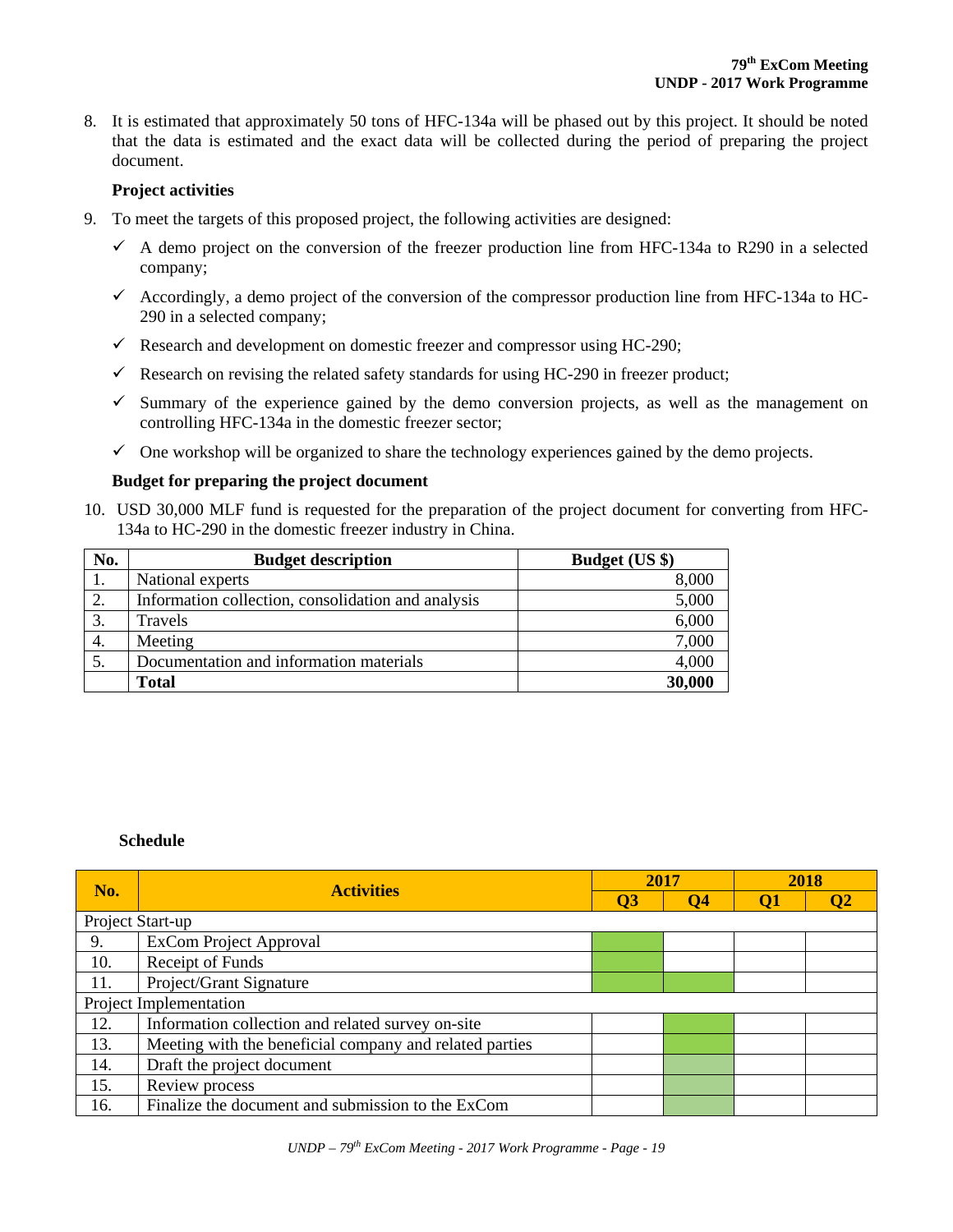UNEP/OzL.Pro/ExCom/79/21 Annex II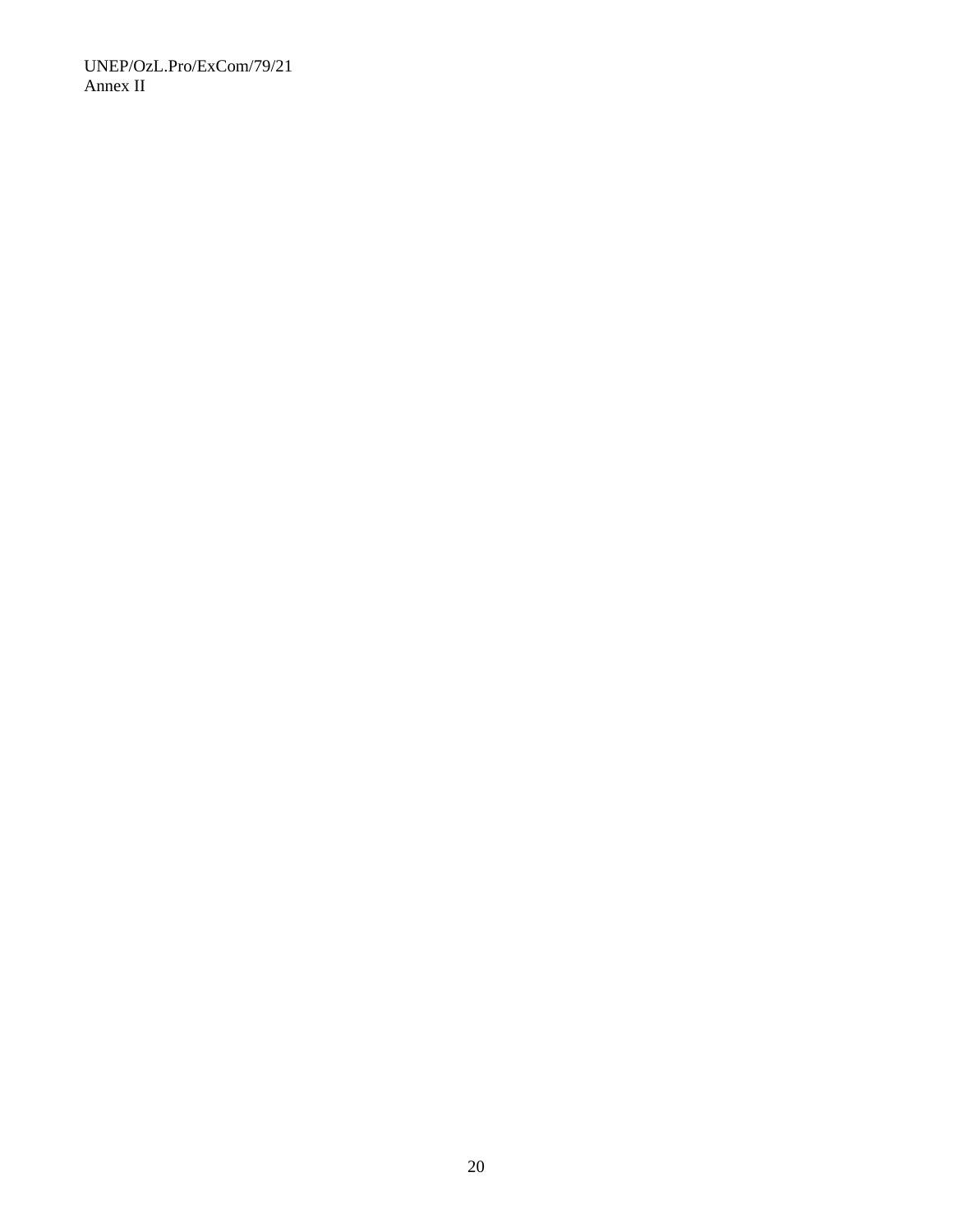

15 May 2017

#### Dear Ms. Zhou,

¥.

In reference to the decision 78/3 (g), through which the MLF Executive Committee (the ExCom) has decided to consider approving a limited number of HFC-related projects in the manufacturing sector without prejudice to different kinds of technology, we request kind support from UNDP to submit the preject preparation proposals below for consideration at the 79<sup>2</sup> ExCom.

- 1. Air conditioning and production line optimization from HFC-134a to HFO-1234yf as refrigerant
- 
- Final anobile air conditioning manufacturer<br>Conversion from HFC-134a to R290 as refrigerant in a freezer manufacturer<br>Conversion from HFC-134a to R290 as refrigerant in a refrigerator manufacturer  $\overline{2}$  $\overline{A}$

We are aware of that, when the preparation work are to be completed and full project proposals are to<br>be submitted to the ExCom, a formal letter indicating the government's intention to ratify the Kigali<br>Amendment should b funding would be available until the instrument of ratification had been received by the depositary at the Headquarters of the United Nations in New York; and that any amount of HFC reduced as a result of the project would be deducted from the starting point which might be agreed in the future.

We also request UNDP to keep us informed about the review process of this proposal by the MLF Secretariat.

Sincerely yours,  $3/47$ 

Wang Kaixiang Division Chief<br>MEP/FECO

Ms. Xiaofang Zhou Director Montreal Protocol Unit/ Chemicals Sustainable Development Cluster Bureau for Policy and Programme Support<br>United Nations Development Programme

Carsten Germer, UNDP Beijing Office<br>Christine Wellington Maore, UNDP MPU Bangkok team<br>Hong Yun, UNDP Beijing Office  $C$  $C$ 

5 HouyingJing Hutong, Xicheng District, Beijing 100035, P. R. China 中国北京西城区后关房胡同5号 (100035) Tel. 电话: -86-10-82268810; Fax 传真: -86-10-82200610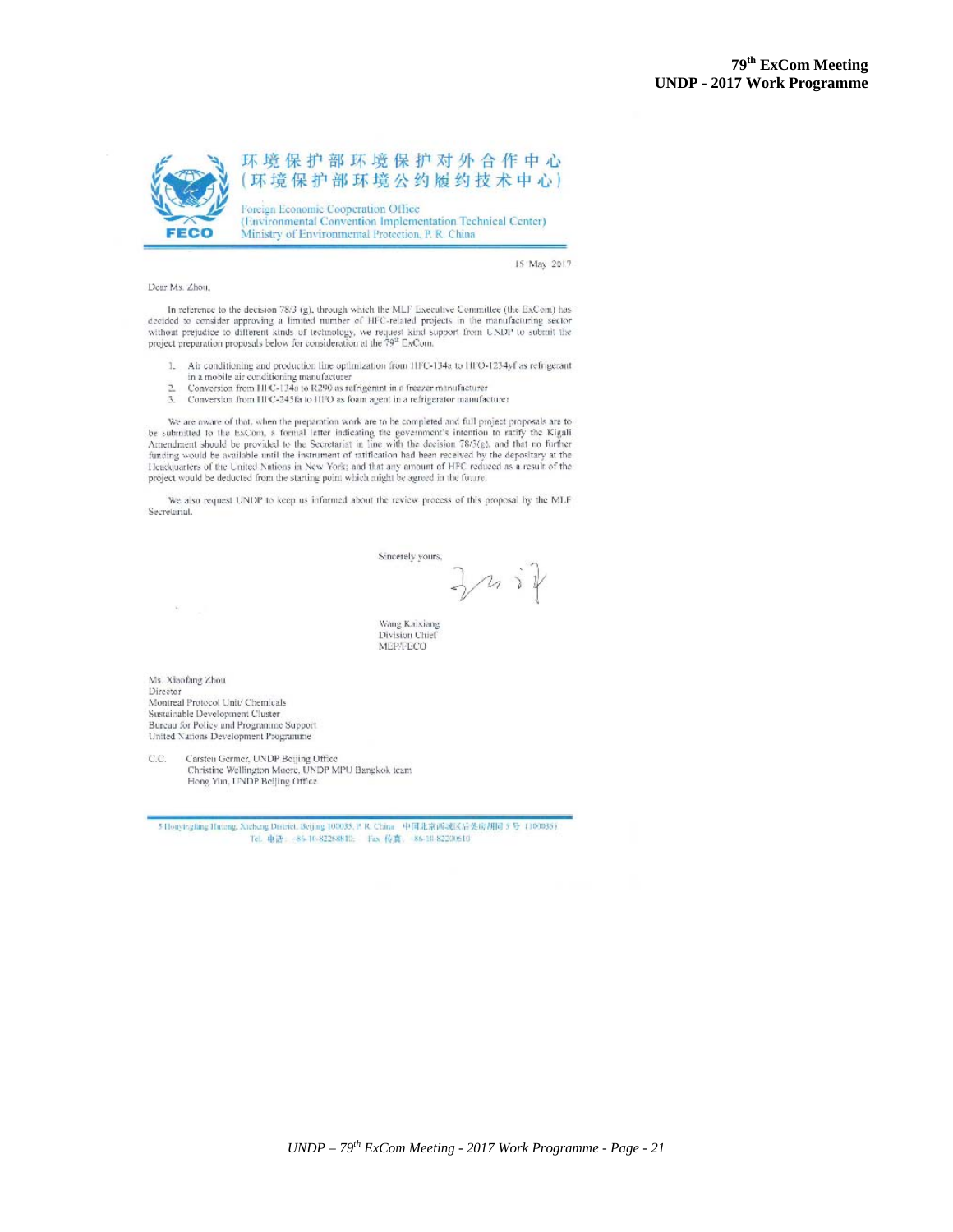### **FUNDING REQUEST FOR THE PREPARATION OF A DEMONSTRATION PROJECT FOR HFC PHASEOUT IN THE PRODUCTION OF REFRIGERATORS AT MABE MEXICO**

### **Background**

With reference to the decision 78/3 (g), through which the MLF Executive Committee (ExCom) has decided to consider approving a limited number of HFC-related projects in the manufacturing sector without prejudice to different kinds of technology, Mexico's NOU requested assistance of UNDP for the funding request for preparation of a demonstration project to phase out the HFC use in the production of refrigerators at MABE-Mexico.

### **Objective**

The objective of this document is to request funding for the preparation of a Demonstration Investment Project for the elimination of HFC-134a in the manufacture of domestic refrigerators and to improve energy efficiency and contribute to global warming reduction as part of the process.

The requested PRP funding is **US \$30,000** as the project preparation covers one Company.

### **Company overview**

The MABE Group is the most important appliance producer in Latin America. Its production and commercial operations include Canada, Mexico, Central America, Brazil, Argentina, Colombia, Venezuela, Ecuador, Peru, Chile and Costa Rica.

MABE-Mexico retains its domestic refrigeration production in its Celaya plant. The Celaya plant manufactures over 8,300 refrigerator units daily. Production is geared towards the local market and export including Article 5 countries. MABE-Mexico's local ownership is 51.6%, and the remaining part is owned by other A5 countries.

|               | <b>Consumption in MT</b> |        |         |        |                  |
|---------------|--------------------------|--------|---------|--------|------------------|
|               | 2012                     | 2013   | 2014    | 2015   | $2016$ (partial) |
| HFC-134a      | 121                      | 160    | 147     | 170    | $51*$            |
| $HC - 600a**$ |                          | 0.3156 | 0.19667 | 0.4994 | 0.5907           |

### **HFCs consumption for MABE's production**

Note\*: Complete quantity for 2016 still not available. Note\*\*: quantity used for testing.

### **Replacement Technology**

During the preparatory work for the demonstration project, the efforts will focus on identifying the suitable alternatives to the use of R-134a in the domestic refrigeration manufacturing at MABE-Mexico. The important criteria, in addition to suitability in terms of technology, cost, availability, etc., will be the low negative climate impact of alternatives. For example the suitability of the use of hydrocarbons will be explored. The final proposal for the demonstration project will specify the replacement technology and activities needed for the conversion.